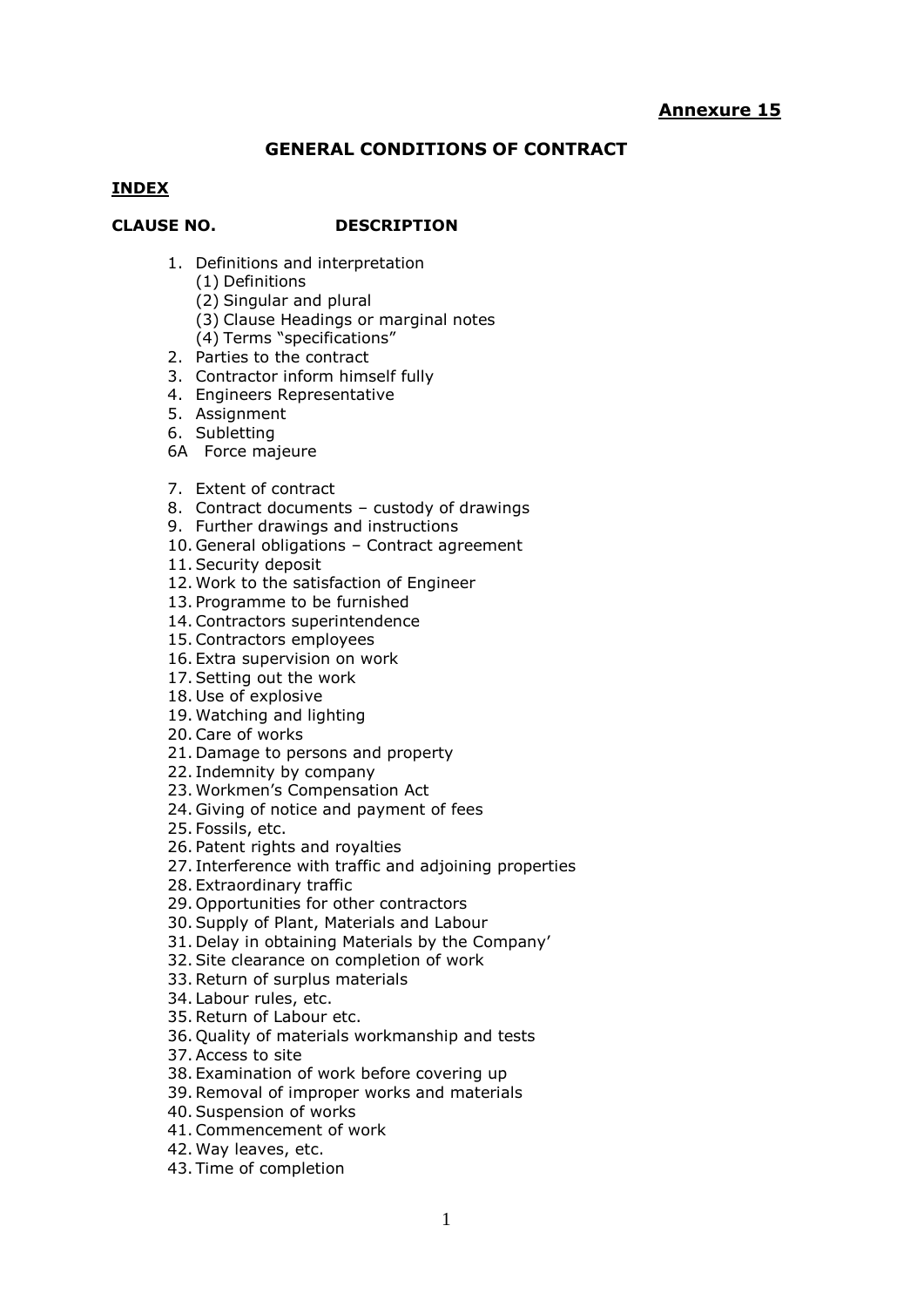- 44. Extension of time
- 45. No night or Sunday work
- 46.Rate of progress
- 47. Liquidated damages for delay
- 48.Completion certificate
- 49. Definition of period of maintenance
- 50.Contractor to search defect, etc.
- 51. Property in materials and plants
- 52. No approval by vesting
- 53. Measurement Quantities
- 54. Works to be measured
- 55. Provisional payment payment on intermediate certificate to be recorded as advance
- 56.Approval by maintenance certificate
- 57. Maintenance certificate
- 58. Forfeiture
- 59. Illegal gratification and break of the terms of contract
- 60. Urgent repairs
- 61.Company will have full liberty to retain and set of all sums due or to become due to contractor
- 62.Services of notice on contractor
- 63. Importance of special conditions
- 64.Adequate shoring to be provided
- 65. Provision of sheds, store houses, etc.
- 66. Demurrage
- 67. Work in or around the running plant
- 68. Payment of Wages Act
- 69.Accident
- 70. Policing work
- 71. Movement of construction plants and equipments
- 72.Signature on receipt for amounts
- 73. Laws in force relating to contracts
- 74.Change in constitution
- 75.Settlement of disputes
- 76. Termination of Contract
- 77. Employment of Child Labour
- 78. Cancellation of Order
- 79. Arbitration
- 80. Reverse auction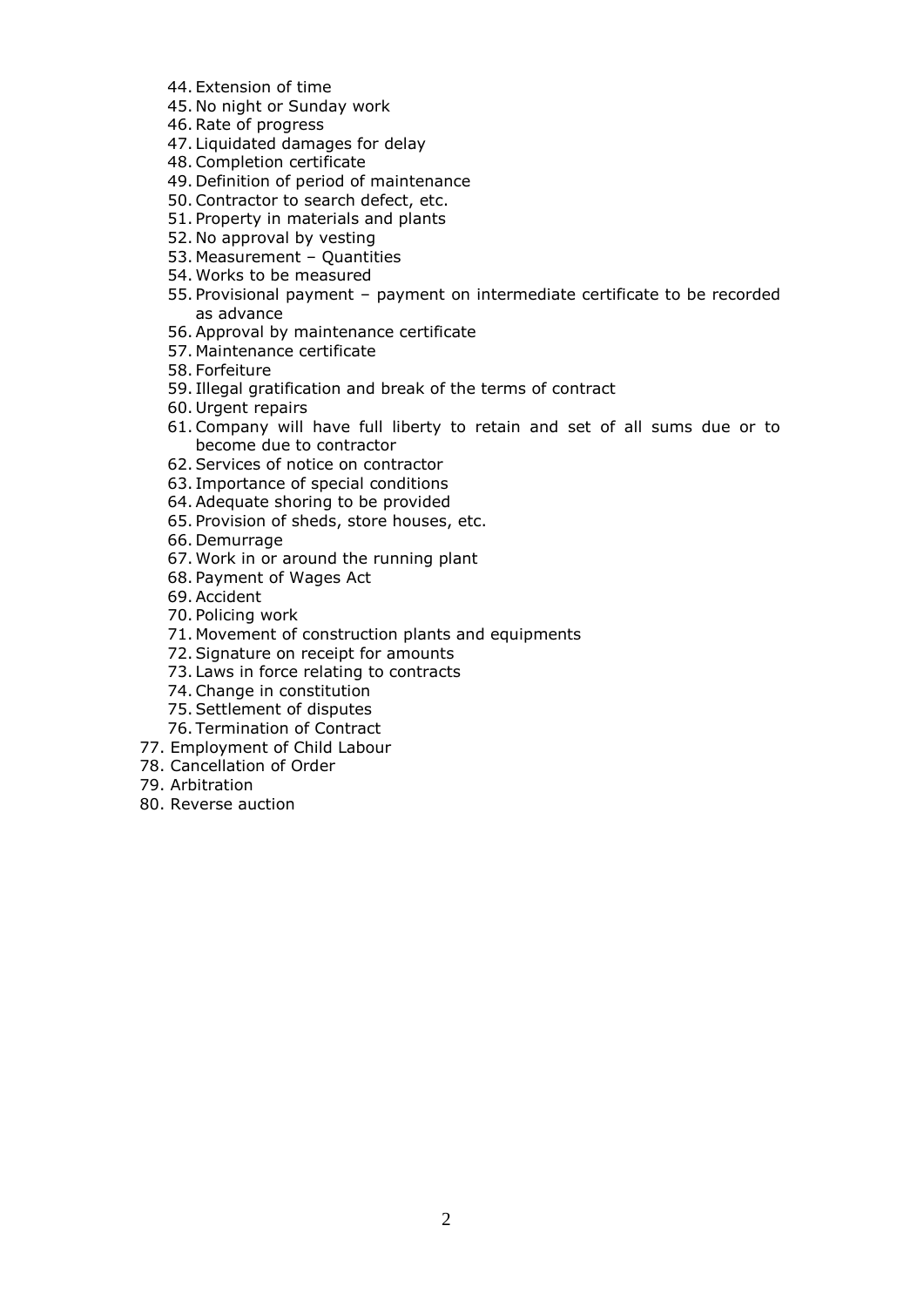## **DEFINITIONS AND INTERPRETATION**

# **Definitions**:

- 1. In the contract (as herein after defined) the following words and expressions shall have the meaning herein assigned to them unless there is something in the subject or context inconsistence with such construction.
- (a) The term "Tender" shall mean & include the online bids and other attachments uploaded while submitting the bids online.
- (b) "Tenderer" shall mean and include those entering into agreement with MFL, their Heirs, Representatives, Executives, Administrators, Successors and their permitted assignees, as the case may be.
- (c) "Services" shall mean and include all items of work duties / responsibilities of the Tenderer and / or any other item of work not specified but consistent with general terms of the contract and entrusted by MFL.
- (d) "Approved" means approved in writing including subsequent written confirmation of previous verbal and "approval" means approval in writing as aforesaid.
- (e) "Contract" means the invitation to tender, instruction to tenderers, general conditions of contract, special conditions of contract, specifications, drawings, tender schedule showing approximate quantities, quoted rates negotiated and finalized against each item, time schedule, letter of intent, tender and the contract agreement.
- (f) "Contractor" means the persons, firm or company, whose tender has been accepted by MFL and includes the contractor's personal representatives, successors, heirs, executors and administrators, unless excluded by the contract and permitted assignees.
- (g) "Contract price" means the sum named in the tender subject to such additions thereto or deductions therefrom as may be made under the provisions of the contract.
- (h)"Company" means the Madras Fertilizers Limited, Manali, Chennai 600 068.
- (i) "Constructional Plant" means all appliances or things of whatever Nature required in or about the execution, completion or maintenance of the Works or Temporary Works (as hereinafter defined), but does not include materials or other things intended to form or forming part of the permanent work or temporary housing, butting, offices, Stores, etc.
- (j) "Drawing" means the drawings referred to in the specifications and any modifications of such drawing approved in writing by the Engineer and such other drawings as may from time to time be furnished or approved in writing by the Engineer.
- (k) "Engineer" means the Deputy General Manager (Technical & Engineering Services) or other Engineers appointed from time to time by MFL and notified in writing to the contractor to act as the Engineerin-charge for the purpose of the contract in place of the said Deputy General Manager (Technical& Engineering Services).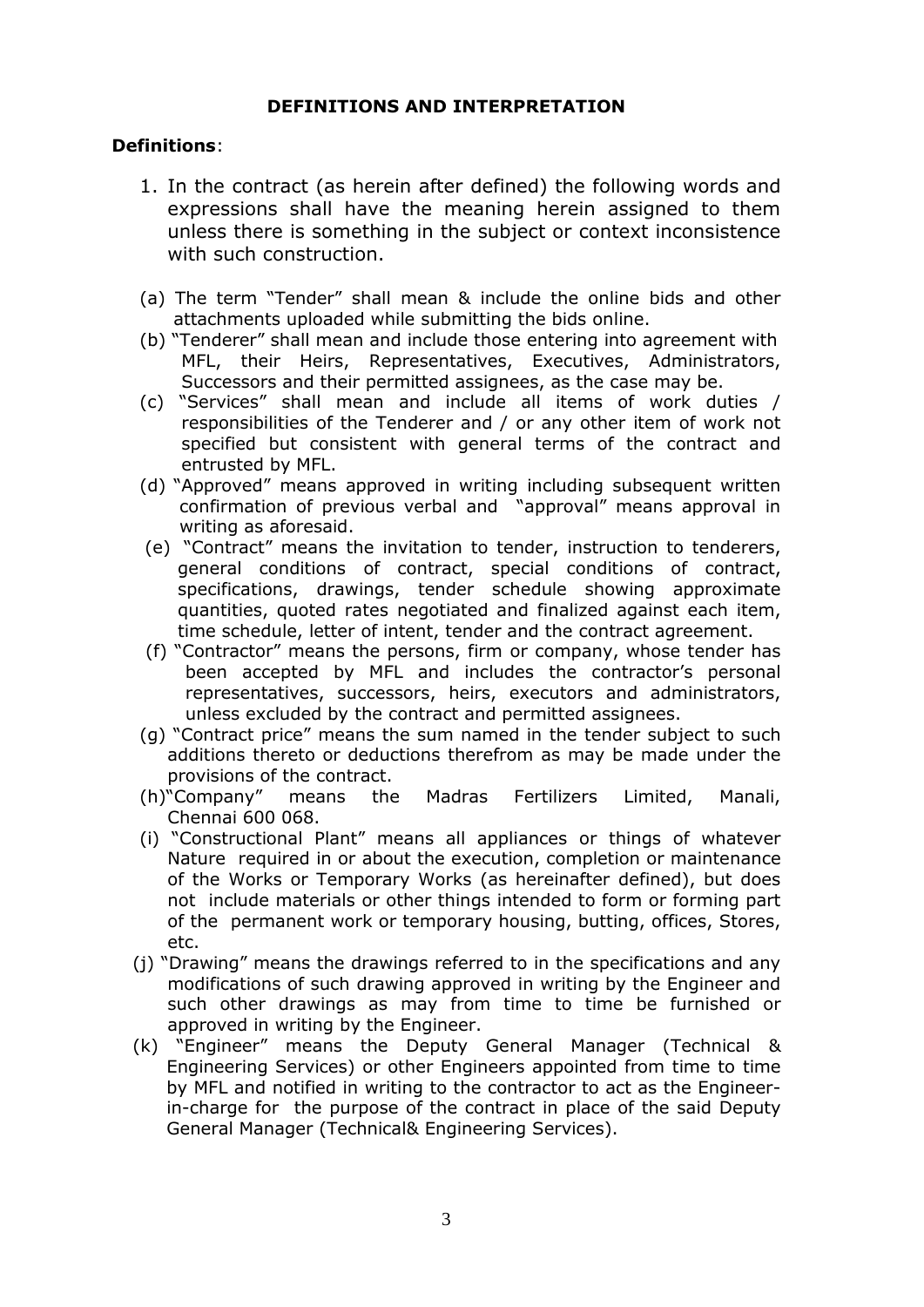- (l) "Engineers Representative" means any Resident Engineer or assistant of the Engineer or any Clerk of works or any other employee or agent appointed from time to time by the Company or the Engineer to perform the duties set forth in clause 4 hereof and whose authority shall be notified in writing to the contractor by the Engineer.
- (m) "Letter of Intent" means intimation by a letter to the tenderer that his tender has been accepted in accordance with provisions contained in that letter.
- (n) "Site" means the lands and other places envisaged by the Company where the work or works are to be executed or carried out.
- (o) "Temporary Works" means all temporary works of every kind required in or about the execution, completion or maintenance of the work.
- (p)"Test" means such tests or tests as are prescribed by the specifications or considered necessary by the Engineer.
- (q) "Work" shall mean and include all works specified or set forth and required in and by the specifications, drawing and schedule here to annexed or to be implied there from or incidental thereto or to be hereafter specified or required in such explanatory instructions and drawings (being in conformity with the original specification, drawing and schedule) and also such additional instructions and drawings not in conformity as aforesaid as shall from time to time, during the progress of the work hereby contracted for, be supplied by the Company.
- (r) "Writing" shall include any manuscript, typewritten or printed Statement under or over signature of seal as the case may be.

# **Singular and Plural**:

2) Words importing the singular only also include the plural and vice versa where the context requires. Words importing persons shall include any incorporated company, or a registered association or body of individuals or a firm of partnership.

# **Clause Headings or marginal notes.**

3) The clause headings or marginal notes in these general conditions shall not be deemed to be part thereof or be taken into consideration in the interpretation or construction thereof or of the contract.

### **Term "Specification":**

4) The term "Specification" shall mean schedules, detailed designs, statement of technical data performance characteristics and all such particulars mentioned as such in the contract. In the absence of any specifications issued by the company the specifications issued by the Indian Standards Institute will apply.

# **PARTIES TO THE CONTRACT**

2. (a)The parties to the contract are the contractor and the company.

# **Authority of persons signing Documents:**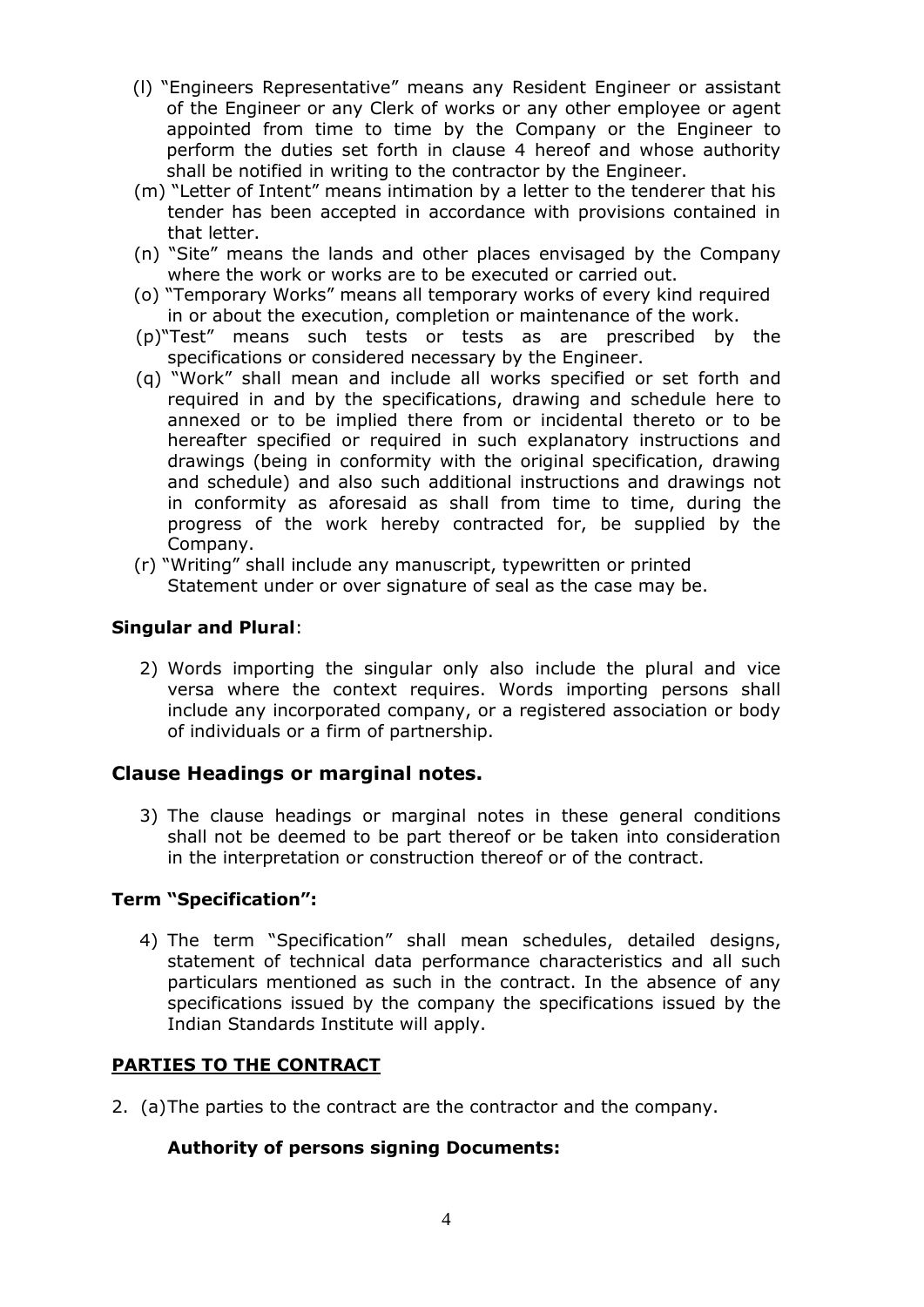(b) A person signing the Tender form or any document forming part of the contract on behalf of another, shall be deemed to warranty that he has authority to bind such other and if, on enquiry, it appears that the person so signing d no authority to do so, the Company may, without prejudice to other civil and criminal remedies, cancel the contract and hold the signatory liable for all costs and damages.

# **Notice on behalf of MFL:**

(c) Notice on behalf of the Company in connection with the contract may be given by the Engineer or any other officer of the company dealing with the contract.

# **CONTRACTOR TO INFORM HIMSELF FULLY**

# **Clearing of Doubts of contractors:**

3. The contractor shall be deemed to have carefully examined the general, special, and technical conditions of contract, specifications, schedules and drawings. If he shall have any doubts as to the meaning of any portion of the general, special and technical conditions or other specifications he shall before signing the contract, set forth particulars thereof and submit them to the Engineer, in writing, in order that such doubts may be removed.

# **ENGINEER'S REPRESENTATIVE**

### **Duties and Powers of Engineer's Representative:**

4. The duties of the Engineer's Representative are to watch and supervise the works and to test examine any materials to be used or workmanship employed in connection with the works. He shall have no authority to relieve the contractor any of his duties or obligations under the contract nor except as expressly provided hereunder as elsewhere in the Contract to order any work involving delay or any extra payment by the Company nor to make any variation of or in the works.

The Engineer may from time to time writing delegate to the Engineer's representative any other powers and authorities vested in the Engineer and shall furnish to the Contractor a copy of all such written delegations of powers and authorities. Any written instruction or approval given by Engineer's representative to the contractor within the term of such delegation (but not otherwise) shall bind the contractor and the company as though it had been given by the Engineer. Provided always as follows:

(a) Failure of Engineer's representative to disapprove any work or materials shall prejudice the power of the Engineer thereafter to disapprove such work or materials and to order the pulling down, removal or breaking up thereof.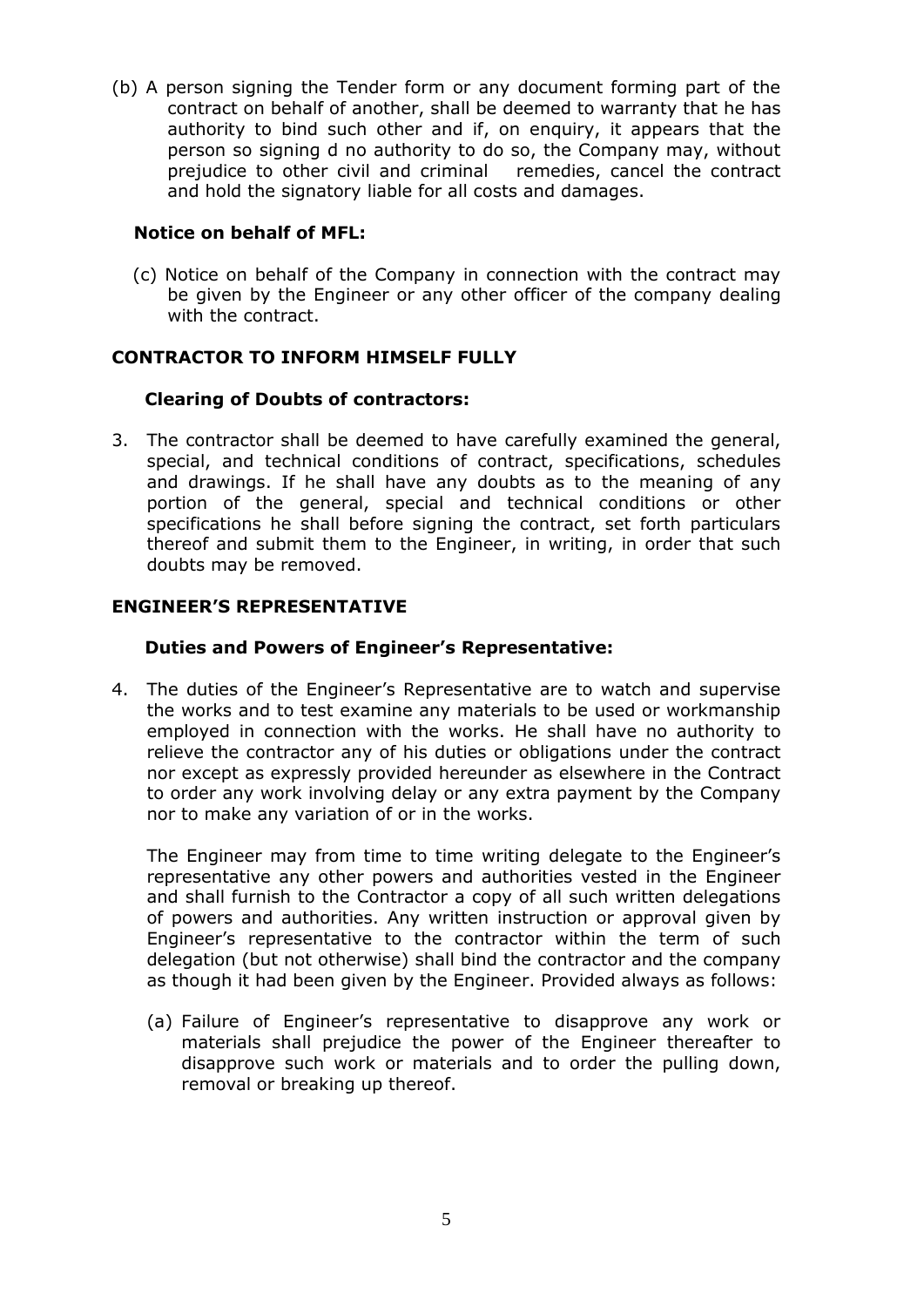(b) If the contractor shall be dissatisfied by reason of any decision of the Engineer's representative he shall be entitled to refer the matter to the Engineer who shall thereupon confirm, reverse or vary such decision.

# **ASSIGNMENT AND SUBLETTING**

# **Assignment:**

5. Contractor shall not assign the Contract or any part thereof or any benefit or interest therein or there under (other than a charge in favour of the Contractors Bankers of any money due or to become due under this contract) without the prior written consent of the company.

# **Subletting:**

6. The contractor shall not sublet the whole or part of works except where otherwise provided in the contract, and even then only with the prior written consent of the company and such consent if given shall not relieve the contractor from any liability or obligation under the contract and he shall be responsible for the acts, defaults or neglects of any Sub-contractor, his agents, servants or workmen. Provided always that the provision of labour on a piecework basis shall not be deemed to be a sub-letting under this Clause.

# **Work not to be sublet or assigned:**

And if the contractor shall assign or sublet his contract, or attempts to do so the Engineer-in-charge shall have powers to adopt any of the courses stated in Clause 60 (I) as he may deem best suited in the interest of the Company. In the event of any of those courses being adopted, the consequences specified in the said Clause 60(f) (i) shall ensure and in addition the contractor shall not be entitled to recover or be paid for any work therefore actually performed under the contract.

# 6A. **Force Majeure**

Force majeure shall mean and be limited to the following:

- (a)Any war hostilities
- (b)Any riot or civil commotion
- (c) Any earthquake, flood, tempest, lightning or other natural physical disaster
- (d)Any strike or lockout (only those exceeding 10 continuous days in duration) affecting the performance of the contractor's obligations.
- (e)Any restrictions imposed by the Government (Central or State) or other statutory bodies which prevents or delays the execution of the order by the Contractor.

The contractor shall advise the company by a registered letter duly certified by statutory authorities at the beginning of the above cause for delay within seven days of occurrence and cessation of such force majeure condition in the event of delay lasting over 1 month, if arising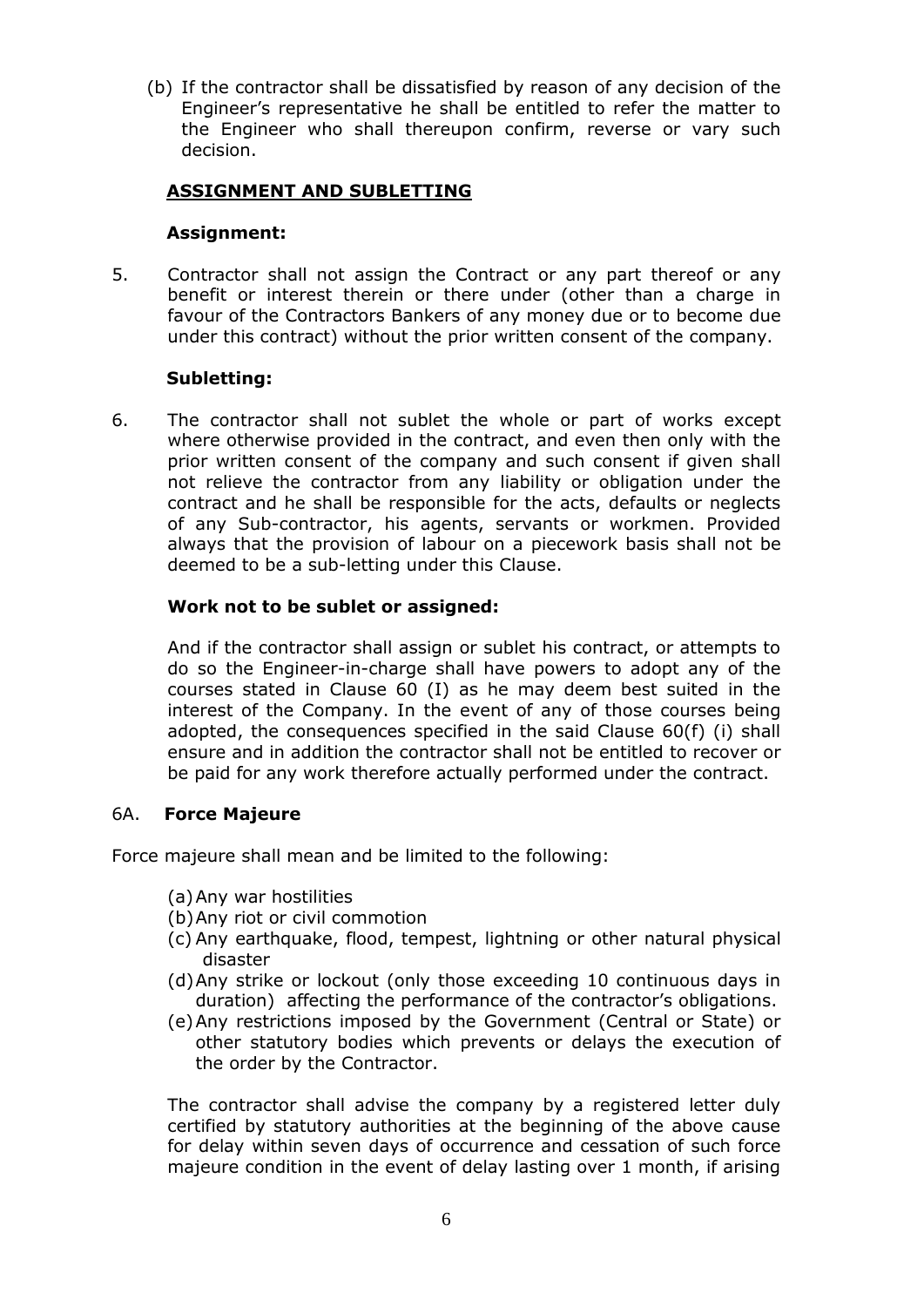out of causes of force majeure. The company reserves the right to cancel the order and automatically the provisions governing termination stated under Articles shall apply.

For delays arising out of force majeure the contractor shall not claim extension in completion date for a period exceeding the period of delay attributable to the causes of force majeure and neither that company nor the contractor shall be liable to pay extra cost provided it is mutually established that force majeure condition did actually exist. The contractor shall categorically specify the extent of force majeure condition prevalent at the time of submitting the bill and whether the same have been taken into consideration or not in the quotation.

## **EXTENT OF CONTRACT Extent of Contract**

7. The contract comprises the construction, completion and maintenance of the works and except in so far as the Contract provides otherwise the provision of all labour materials constructional Plant, Temporary works and everything whether of a temporary permanent nature required in and for such construction, completion and maintenance.

# **CONTRACT DOCUMENTS**

# **Custody of Drawings**

- 8. (1) The drawings shall remain in the sole custody of the Engineer but two copies thereof shall be furnished to the contractor free of cost. Further copies if required by the contractor can be had on payment of charges specified by the Company. At the completion of the contract the contractor shall return to the Engineer all drawings provided under the contract.
- The contractor shall give adequate notice in writing to the Engineer or Engineer's representative of any further drawings or specification that may be required for the execution of the works or otherwise under the contract.

#### **One copy of Drawings to be kept on site**

8.(2) One copy of the drawings furnished to the Contractor as aforesaid shall be kept by the contractor at the site and the same shall at all reasonable time be available for inspection and use by the Engineer and the Engineer's representative and by any other person authorized by the Engineer in writing.

#### **Further Drawings and Instructions**:

9. The Engineer shall have full power and authority to supply to the contractor from time to time during the progress of the works such further drawings and instructions as shall be necessary for the purpose of the proper and adequate execution and maintenance of the works and the Contractor shall carry out and be bound by the same.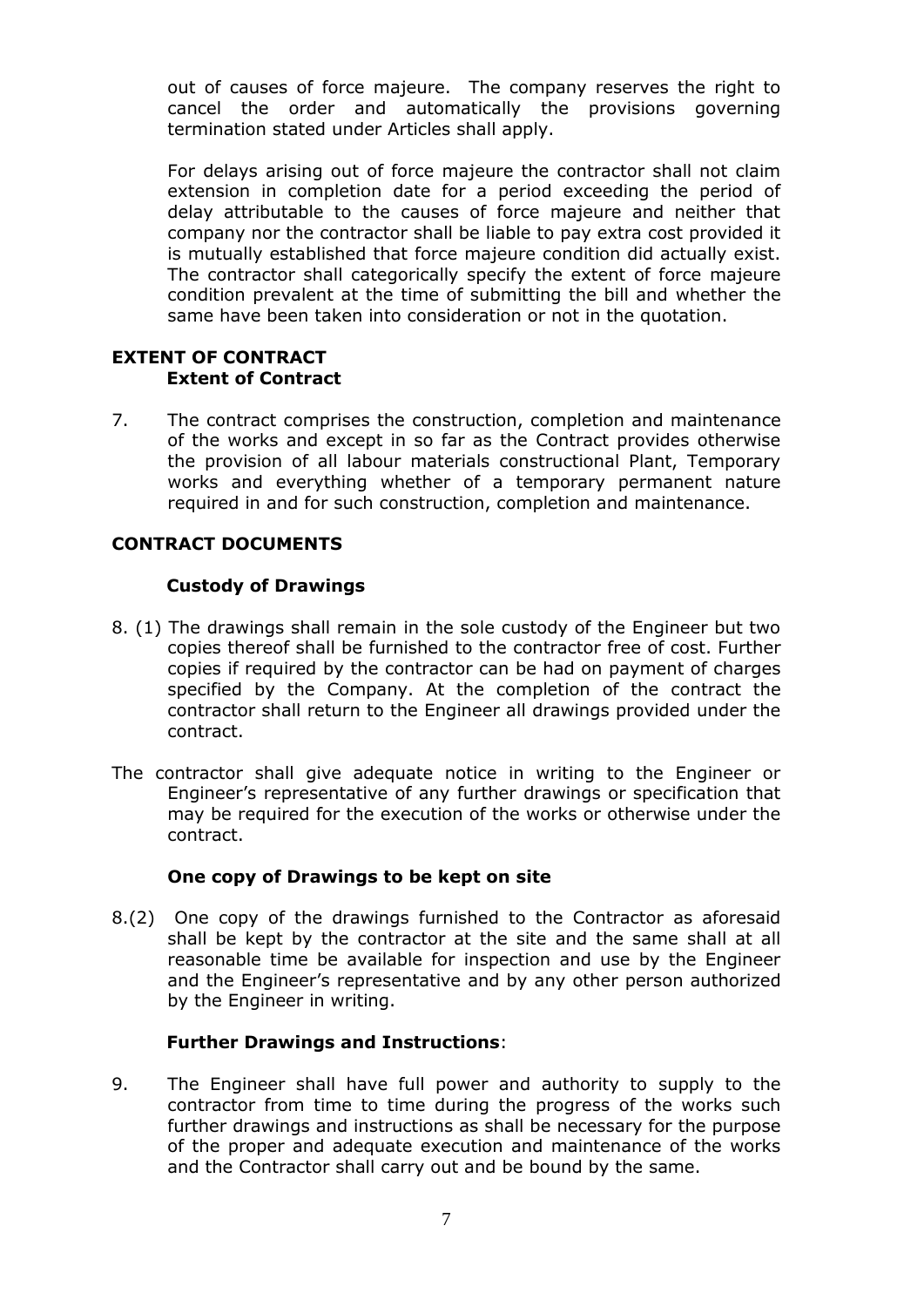#### **GENERAL OBLIGATIONS**

#### **Contract Agreement:**

10. The Contractor shall enter into and execute a contract agreement in the form annexed hereto within the time specified in the letter of intent and in default thereof the earnest money paid by the Contractor shall be forfeited and acceptance of his tender shall be considered as withdrawn. The cost of the stamp paper for the agreement is to be borne by the contractor.

#### **Performance Security Deposit** :

11. The Contractor shall within the time specified in the "Award of Work" deposit with the Company an amount equivalent to 5% of the contract value towards Performance Security Deposit.

In the event of this not being furnished within the period specified in the Award of Work the Earnest Money Deposit shall stand forfeited and the acceptance of the Contractor's tender shall stand withdrawn.

The Contractor, if he so desires, may convert the Security Deposit into one of the recognized forms of the Government Securities.

The Security deposit shall remain at the entire disposal of the Company as a security for the satisfactory execution and completion of works in accordance with the conditions of the contract. The Company shall be a liberty to deduct and appropriate from the security deposit such penalties and dues as may be payable by the contractor under the contract and the amount by which the security deposit is reduced by such appropriations will be made good by further deduction from the Contractor's subsequent interim bills in the same manner as aforesaid until the Security deposit is restored as mentioned above.

On due satisfactory performance and completion of the contract in all respects, the security deposit will be returned to the Contractor without any interest on presentation of an "absolute no demand certificate" from the Engineer in the contract and upon return in good condition of any specifications, drawings, samples or other property belonging to the Company which may have been issued to the Contractor. No interest shall be payable on cash deposit.

#### **Work to be to the satisfaction of Engineer**

12.(a)The Contractor shall execute, complete and maintain the works in strict accordance with the contract to the satisfaction of Engineer and shall comply with and adhere strictly to the Engineer's instructions and directions on any matter (whether mentioned in the Contract or not) touching or concerning the works. The contractor shall take instructions and directions only from the Engineer or (subject to the limitation referred to in clause 4 thereof) from the Engineer's representative.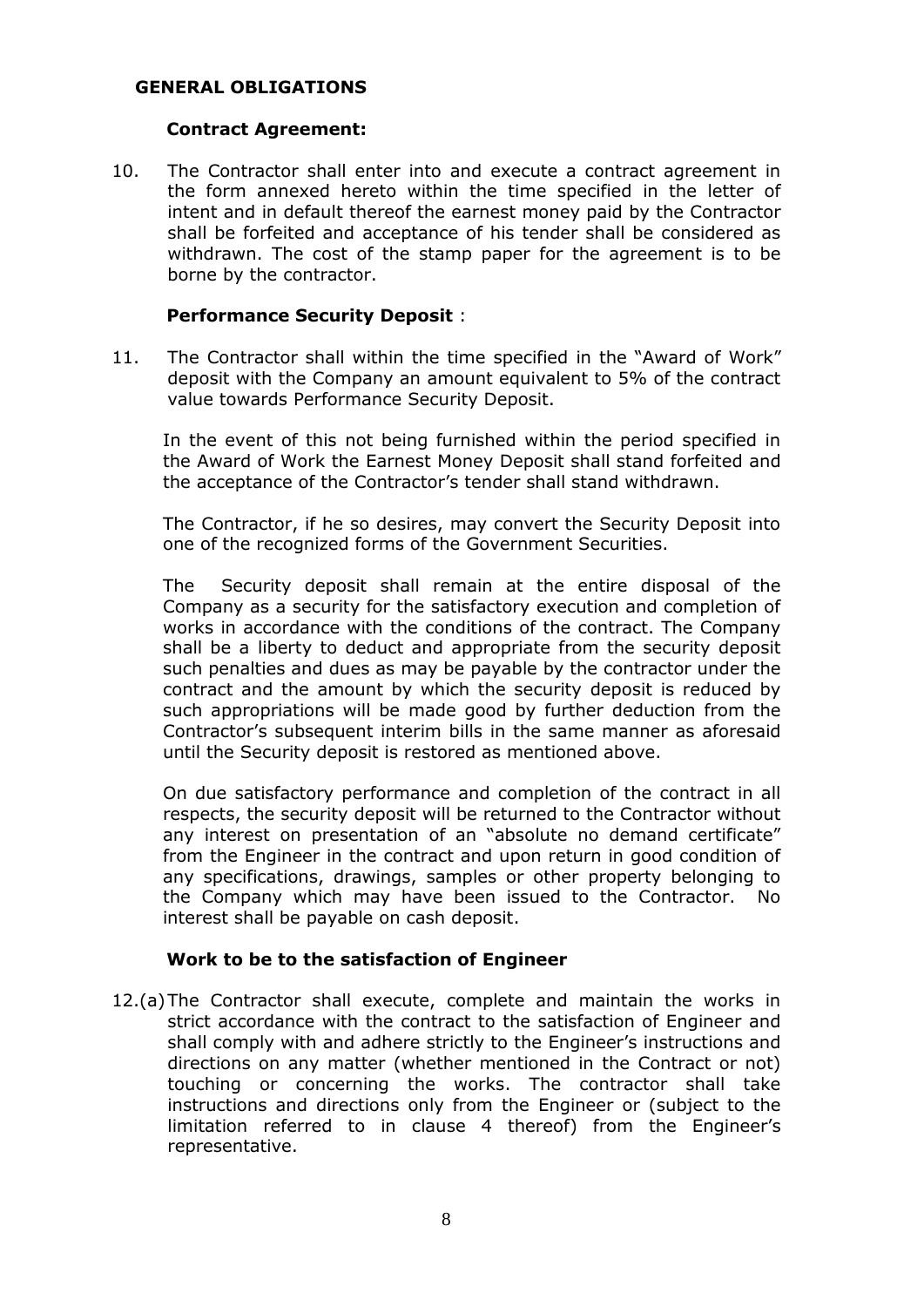Works to be executed in accordance with Specifications, Drawings, Orders, etc.

(b)The Contractor shall execute the whole and every part of the work in the most substantial and workman manner and both as regards materials and otherwise in every respect in strict accordance with the specification. The contractor shall also confirm exactly, fully and faithfully to the designs, drawings, and instructions in writing relating to the work signed by the Engineer-in-charge and lodged in the office, and to which the contractors shall be entitled to have access at such office, or on the site of the work for the purpose of inspection during office hours, and the contractor shall, it he so requires, be entitled at his own expense to make or cause to be made copies of the specification and of all such designs, drawings and instructions aforesaid.

# **Programme to be furnished**

13. As soon as practicable after the acceptance of his tender the Contractor shall, if required submit to the Engineer for his approval a programme showing the order of procedure and method in which he proposes to carry out the works and shall whenever required by the engineer or engineer's representative furnish for his information particulars in writing of the contractor's agreements for carrying out of the works and of the Constructional Plant and Temporary Works which the Contractor intends to supply use or construct as the case may be. The submission to and approval by the Engineer or Engineer's representative of such programme or the furnishing of such particular shall not relieve the Contractor of any his duties or responsibilities under the contract.

# **Contractor Superintendence:**

14. The Contractor shall give or provide all necessary superintendence during the execution of the works and as long thereafter as the Engineer may consider necessary for the proper fulfilling of the Contractor's obligations under Contract. The Contractor or one of his competent and authorized agents approved of in writing by the Engineer (which approval may at any time be withdrawn) is to be constantly on the works and shall give his whole time to the superintendence of the same. If such approval shall be withdrawn by the Engineer the Contractor shall as soon as practicable (having regard to the requirement of replacing him as hereinafter mentioned) after receiving/written notice of such withdrawal remove the agent from the site and shall not thereafter employ him again on the site in any capacity and shall replace him by another agent approved by the Engineer. Such authorized agent shall receive on behalf of the Contractor directions and instruction from the Engineer or (subject to the limitations of clause 4 hereof) the Engineer's representative.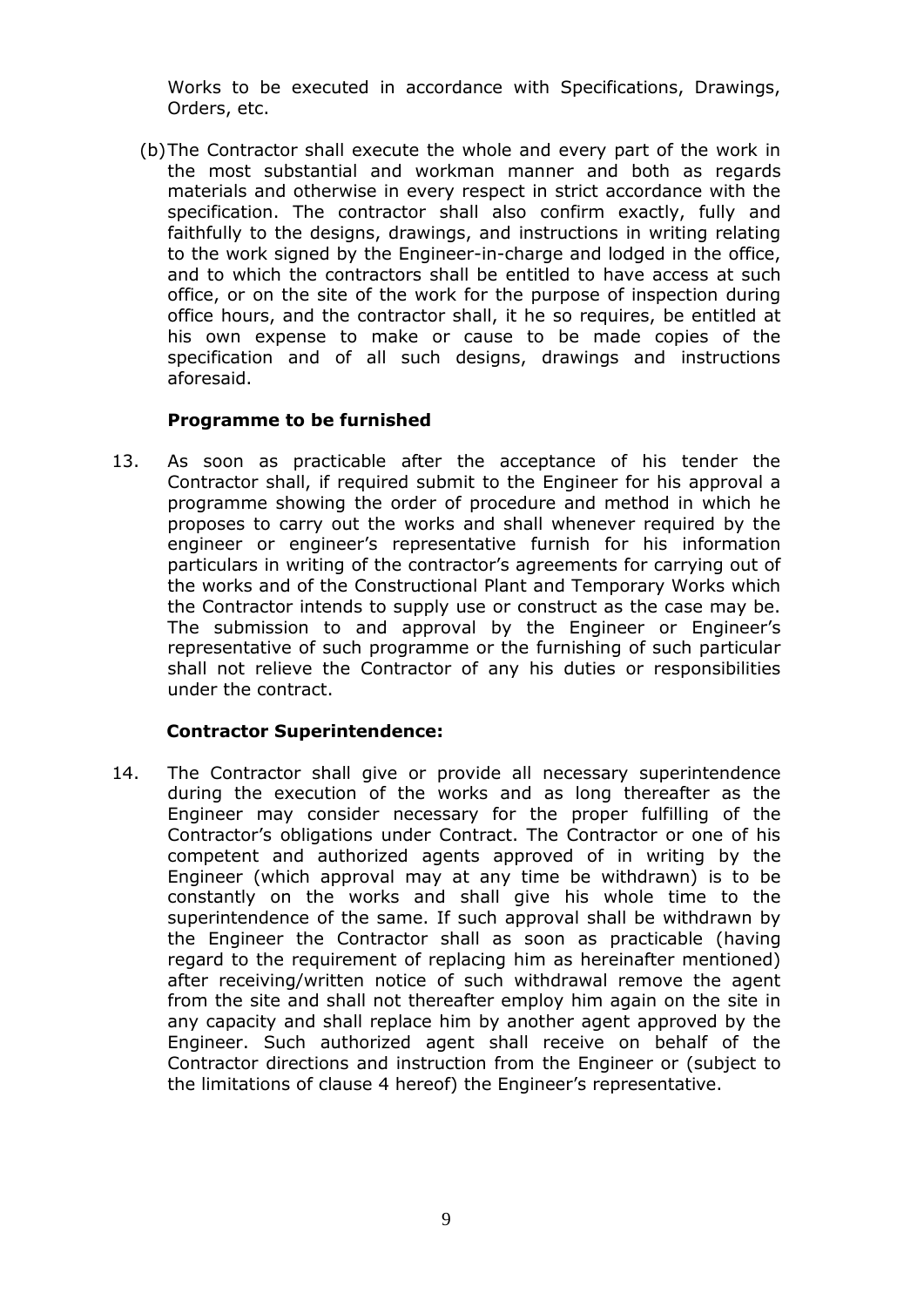## **Contractor's Employees**

- 15.(1)The contractor shall provide and employ on the Site in connection with the execution and maintenance of works.
	- (a)Only such technical assistants and other staff as are skilled and experienced in their respective callings and such sub agents, foremen and loading hands as are competent to give proper supervision to the works they are required to supervise and.
	- (b)Such skilled, semi-skilled labour as is necessary for the proper and timely execution and maintenance of the works.
	- (2)The Engineer shall be at liberty to object to and require the Contractor to remove forthwith from the works any person employed by the Contractor in or about the execution or maintenance of the works who in the opinion of the Engineer misconducts himself or is incompetent or negligent in the proper performance of his duties or whose employment is otherwise considered by the Engineer to be undesirable and such person shall not be again employed upon the works without written permission of the Engineer. Any person so removed from the works shall be replaced without delay by a competent substitute approved by the Engineer.
	- (3)The Contractor shall, if required by the Engineer, deliver to the Engineer or to the Engineer's representative returns in such form and at such intervals as the Engineer may prescribe showing in detail the supervisory staff and the numbers of the several classes of labour from time to time employed by the contractor on the site. Such returns should be got signed by the Engineer's representative at site.

# **Extra supervision on work**

16. If in the opinion of the Engineer due progress is not made with the works in accordance with the contract and or the execution there of becomes contrary to specifications, and/or any directions given by the Engineer are not properly complied with or attended to, the Engineer may, if he considers it necessary or proper for the due execution of work in accordance with the contract, of which his certificate in writing will be sufficient evidence for the employment of extra supervising staff to supervise the work and the expenses of such employment including the salary of the supervising staff shall be borne by the Contractor, provided that the Engineer shall give to the Contractor not less than 7 days previous notice in writing of his intention to exercise the power.

#### **Setting out the works**

17. The contractor shall be responsible for the true and proper setting out of the works and for the correctness of the position, levels, dimensions and alignment of all parts of the works and for the provision of all necessary instruments, appliances and labour in connections therewith. If at any time during the progress of the Works any error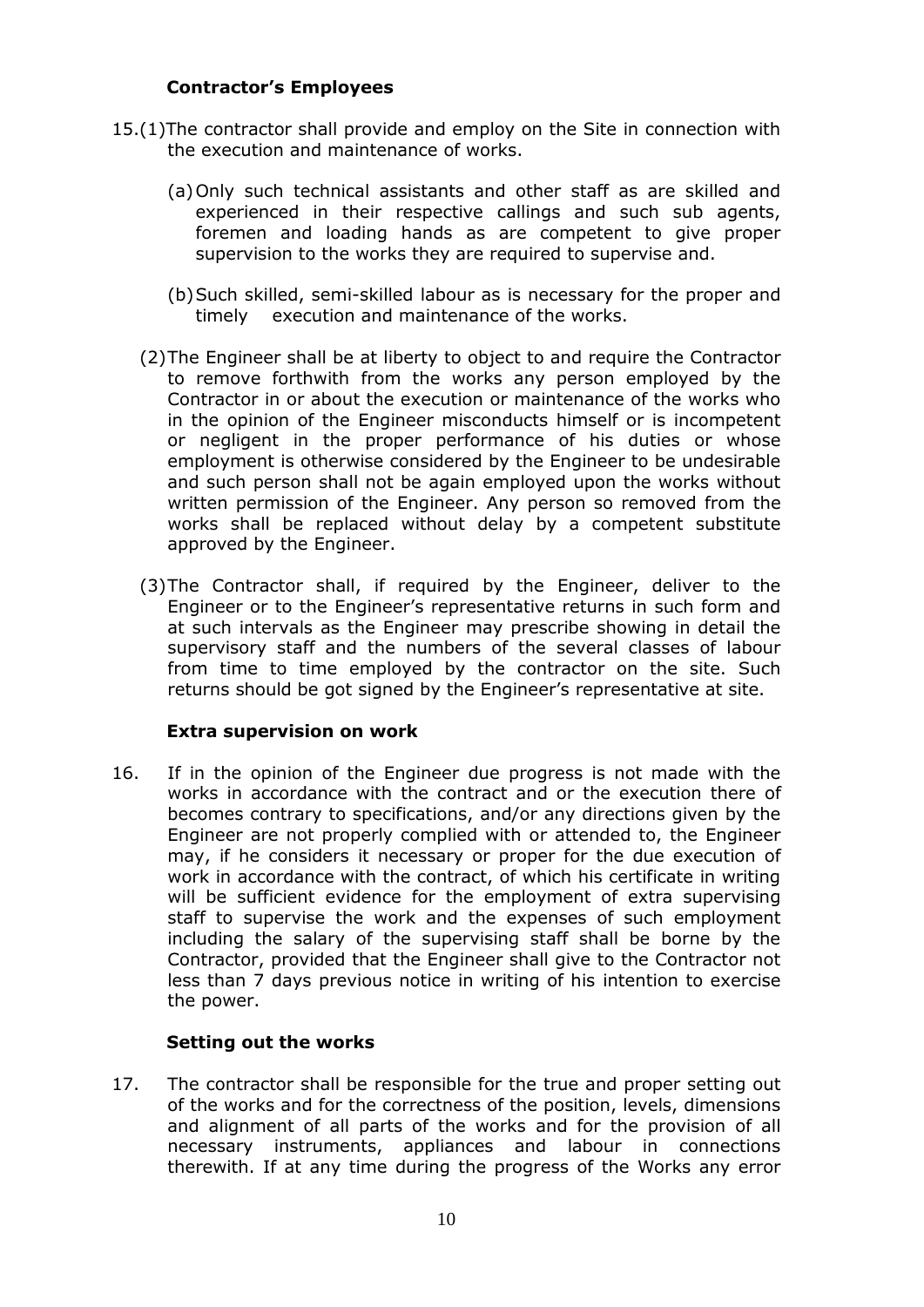shall appear or arise in the position, levels, dimensions of alignment of any part of the Works, the Contractor being required to do so by the Engineer's representative shall at his own expense rectify such error to the satisfaction of the Engineer or Engineer's representative shall unless such error is based on incorrect data supplied in writing by the Engineer or Engineer's representative in which case the level by the Engineer or the Engineer's representative shall not in any way relieve the Contractor of his responsibility for the correctness thereof and the Contractor shall carefully protect and preserve all bench marks, site rails pegs and other things used in setting out the works.

# **Use of the explosives**

18. Explosives shall not be used on the work by the contractor without the permission in writing of the Engineer and then only in the manner and to the extent to which he has prescribed. When explosives are used the same shall be stored in a special magazine to be provided by and at the cost of the Contractor, who shall be liable for all damage loss or injury to any person or property and shall be responsible for complying with all statutory obligations in these respects.

# **Watching and lighting**

19. The Contractor shall in connection with the work provide and maintain at his own all lights, guards, fencing and watching when and where necessary or required by the Engineer or Engineer's representative or by a duly constituted authority for the protection of the works or for the safety and convenience of the Public or others.

# **Care of works**

20. From the commencement to the completion of the Works, the contractor shall take full responsibility for the care thereof and all temporary works and in case any damaged, loss or injury shall happen to the works or to any part thereof or to any Temporary Works from any cause whatsoever (save and except the expected risks as defined in sub clause (2) of this clause) shall at his own cost repair and make good the same so that at completion the works shall be in good order and condition and in conformity in every respect with the requirements of the contract and the Engineer's instructions. In the event of any such damage loss or injury happening from any of the expected risks Contractor shall and if to the extent required by the Engineer repair and make good the same as aforesaid cost of the company. The contractor shall also be liable for any damage to Works occasioned by him in the course of any operations carried out by him for the purpose of complying with his obligations under clause 49 hereof.

(1) The expected risks mentioned in sub-clause (2) above are war hostilities (whether war be declared or not) invasion action of foreign enemies, rebellion, revolution, insurrections, or military or usurped power, civil war or (otherwise than among the Contractor's own employees) riot, commotion or disorder or any such operation of the forces of nature at responsible foresight and ability on the part of the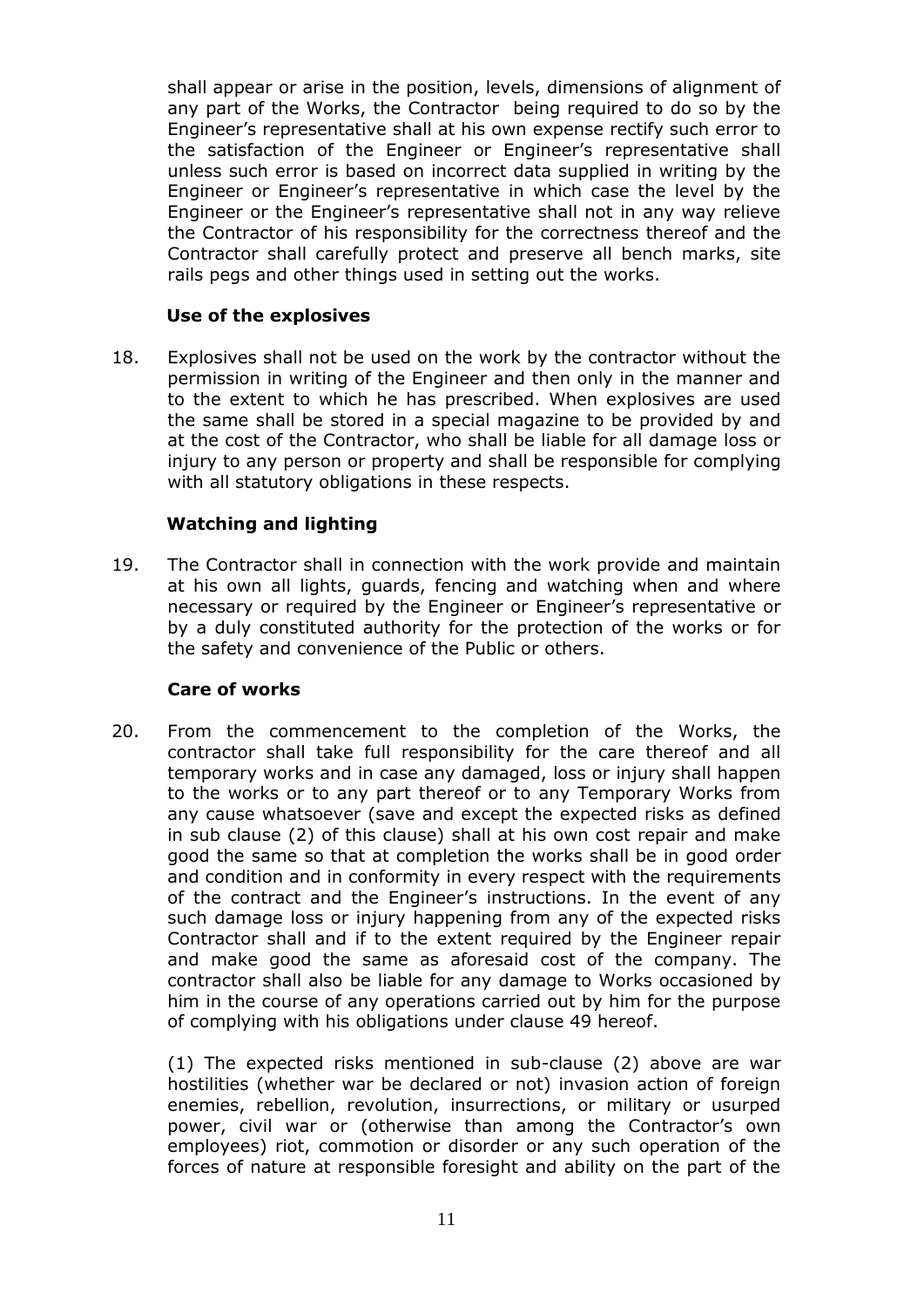Contractor could not foresee or reasonably provide against (all of which are herein collective referred to as "expected risks").

# **Damage to persons and property**

- 21 (1)The Contractor shall (except it and so for as the specification provided otherwise) indemnify and keep indemnified the company against all loses and claims for injuries or damage to any person or any property whatsoever which may arise out or in consequence of the construction and maintenance of the Works and against all thereof. Provided always that nothing herein contained shall be deemed to render the Contractor liable for or in respect of or to indemnify the Company against any compensation or damages for or with respect to:-
	- (a) The permanent use or occupation of land by the Work or any part thereof or (save at herein after provided) surface or other damages as aforesaid ie., surface or other damages caused by contract works in the normal course.
	- (b) The right of the Company to construct the Works of any part thereof on over under in of through any land.
	- (c) Interference-whether temporary or permanent with any right of light, air way of other easement of quasi-easement which is the unavoidable result of the construction of the works in accordance with the Contract.
	- (d) Injuries or damage to persons or property resulting from any act or neglect done or committed during the currency of contract of the Company, its agents servants or other contractor (not being employed by the contractor) or for or in respect of any claims, demands, proceedings, damages, costs, charges and expenses in respect thereof or in relation thereto.

Provided further that for the purpose of this clause the expression "the land" shall be deemed to be limited to the area defined in the specification or shown on the drawings, in which land, crops, trees and structures will be disturbed or damaged as an inevitable consequence of the carrying out of the works.

# **Indemnity by Company**

(2)The company will save harmless and indemnify the contractor from and against all claims demands, proceeding, damages, costs, charges, and expenses in respect of the matters referred to in the provision to sub-clause (1) of this clause.

# **Accident or injury to Workmen**

22. The company shall not be liable for or in respect or any damages or compensation payable at law in respect or in consequence of any accident or injury to any workman or other person in the employment of the Contractor or any sub-contractor save and except an accident or injury resulting from any act or default of the Company, its agents or servants and the Contractor shall indemnify and keep indemnified the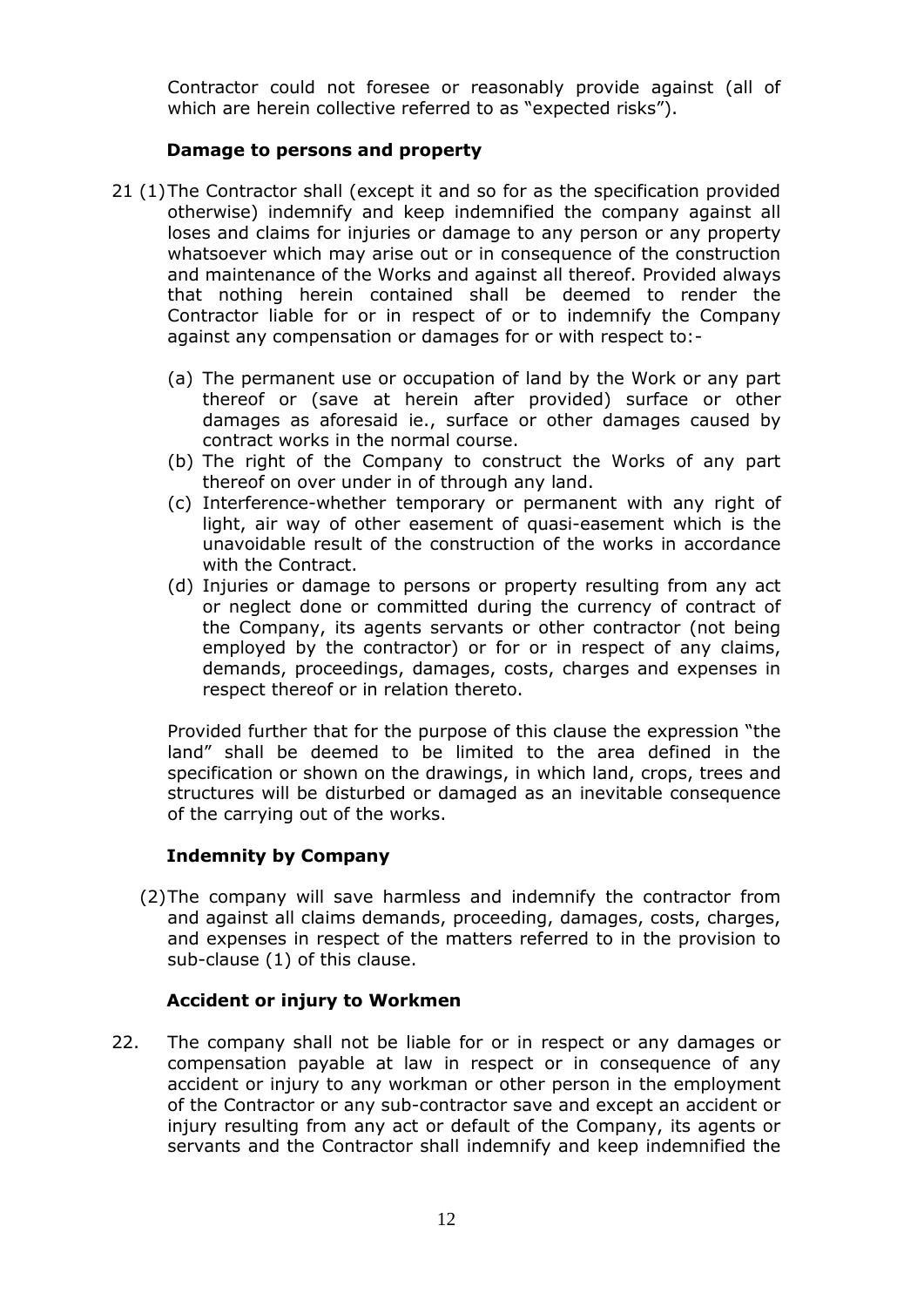claims, demands, proceedings, costs, charges and expenses whatsoever in respect thereof or in relation thereto.

# **Workmen's Compensation Act**

23. Contractor shall at all times indemnify the Company against all claims for compensation under the provision of the Workmen's Compensation Act, 1923 (VIII of 1923) or ESI Act or any other law for the time being in force by or in respect of, any workmen employed by the Contractor in carrying out the contract and against all costs and expenses incurred by the Company in connection therewith and (without prejudice to any other means of recovery) the company shall be entitled to deduct from any money due or to become due to the contractor (whether under this contract or any other contract) al money paid or payable by the Company by way of compensation aforesaid for cost or expenses in connection with claim there to and the contractor shall abide by the decision of the Company as to the sum payable by the Contractor under the provision of this clause.

Notwithstanding the above, the contractor shall faithfully comply with the provision of the Factories Act, 1948, Contract Labour (Regulation and Abolition) Act, 1970, Workman's Compensation Act, 1923/ESI act, 1948, Employees Provident Fund and Family Pension Act and any other law applicable to the contract workmen. The contractor shall fully indemnify MFL for any loss or damage or any liability incurred by MFL due to any default or non-observance by the contractor or any of his representatives of any of the provisions of the above-mentioned enactments and the rules framed there under. Eventhough the Contractor shall be solely liable for settlement of any claim made by any person due to non-observance by the Contractor of any of the provisions or otherwise of the enactments cited, MFL reserves its right to settle directly any amount due by the Contractor as mentioned above and to recover such amount from any of the amounts payable by MFL to the Contractor or in the absence of the same as debt due to MFL by the contractor.

# **Giving of Notice and Payment of Fees**

24. The Contractor shall give all notices and pay all fees required to be given or paid under any Central or State Statute. Ordinance or other Law or any Rule, Regulation or Bye-Law of any local or other duly constituted authority in relation to the execution of the work or of any temporary works and by the rules and regulations of all public bodies whose property or rights are affected or may be affected in any way by the works or any temporary works.

# **Compliance with Statutes, etc.**

The Contractor shall conform in all respects with the provision of any such Statute, Ordinance or Law as aforesaid and the rules, Regulations or Bye-laws of any local or other duly constituted authority which may be applicable to works or to any Temporary Works and with such rules and regulation of public bodies as aforesaid and shall keep the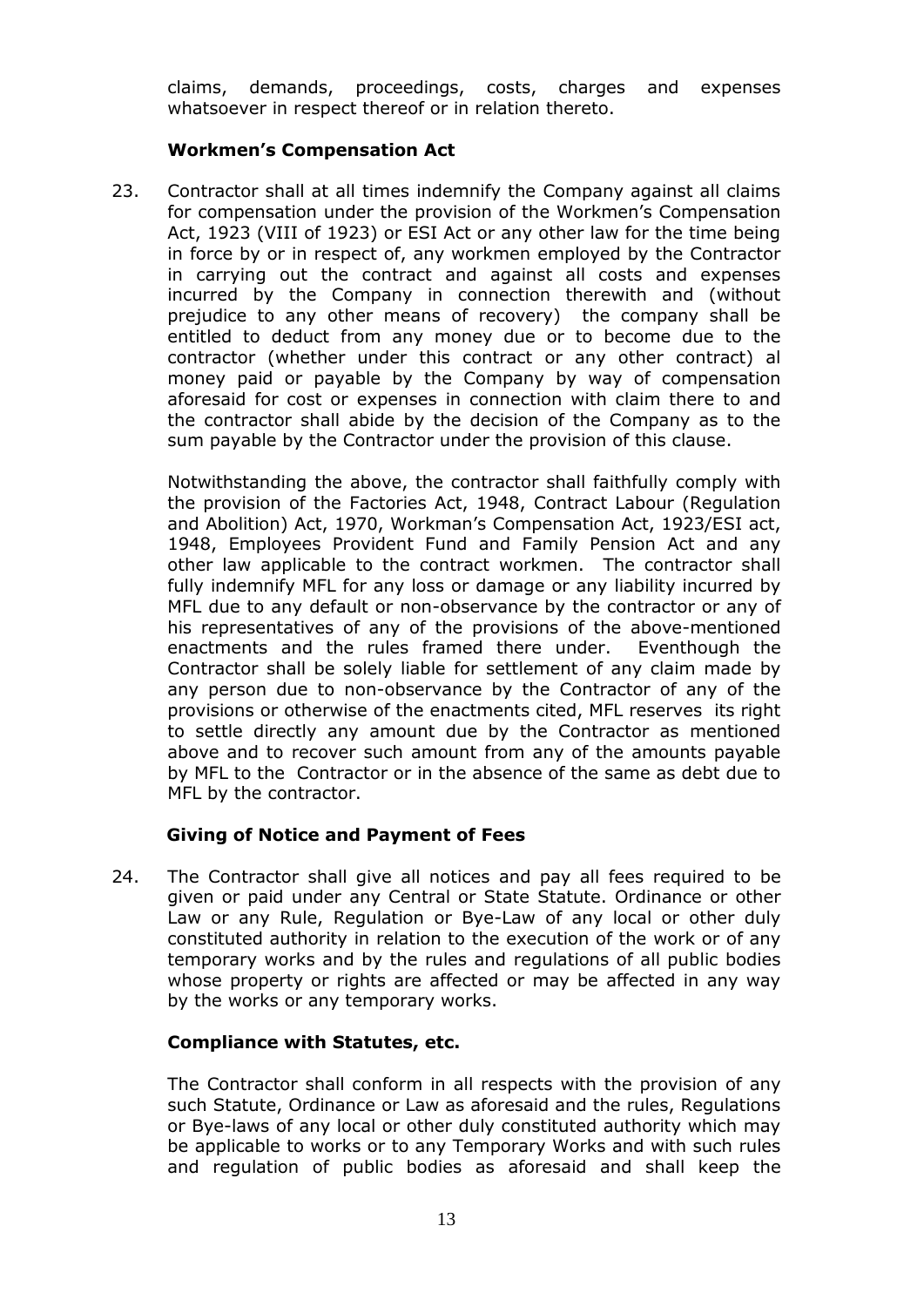Company indemnified against all penalties and liability of every kind shall keep the such Statute, Ordinance, Law Rule, Regulation or Bye-Law.

## **Fossils, etc.**

25. All fossils, coins, articles, value of antiquity and structures and other remains or things of geological or archaeological interest discovered on the site of the Work shall as between the company and the Contractor be deemed to be the absolute property of the Company and the Contractor shall take reasonable precautions to prevent his workman any other persons from removing or damaging any such article or thing and shall immediately upon discovery thereof and before removal acquaint the Engineer's representative of such discovery and carry out at the expense of the company the Engineer's representative's orders as to the disposal, removal or otherwise of the same.

# **Patent Right and Royalties**

- 26.(a) The Contractors shall save harmless and indemnify the Company from and against all claims and proceedings for or on account of infringement of any patent right, design, trade mark or name or other protected rights of any Constructional Plan, machine, worker material used for in connection with the Works or Temporary Works or and of them and form and against all claims, demands, proceedings, damages, costs, charges and expenses whatsoever in respect thereof or in relation thereto.
	- (b)Except where otherwise specified the Contractor shall pay all tollage and other royalties rent and other payment or compensation (if any) for getting stone, sand, gravel clay or other materials required for the Works or Temporary Works or any of them.

# **Interference with Traffic and adjoining Properties**

27. All operations necessary for the execution of the Works and for the construction of any Temporary Works shall so far as compliance with the requirements of the Contract permits be carried on so as not to interfere unnecessarily or improperly with the Public convenience or the access to use and occupation of public or private roads and footpath or of properties whether in the possession of the company or of any other person and the contractor shall save harmless and indemnify the Company in respect of all claims, demands, proceedings, costs, charges and expenses whatsoever arising out of or in relation to any such matters.

# **Extraordinary Traffic**

28. The contractor shall use every reasonable means to prevent any of the highways and bridges communicating with or on the routes to the site from being damaged or injured by any traffic to the contractor or any of his subcontractors and in particulars shall select routes, choose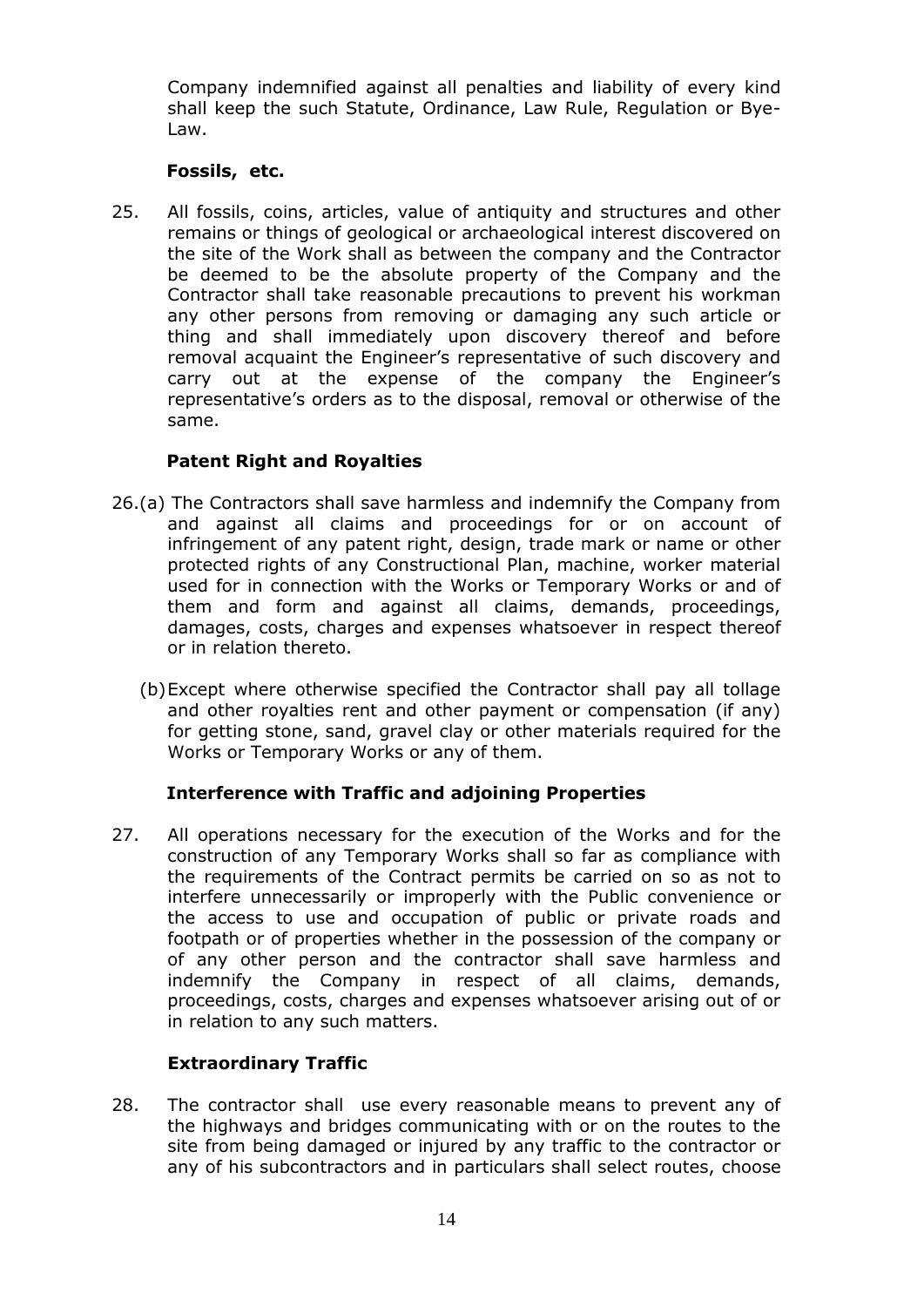and use vehicles and restrict and distribute loads so that any such extraordinary traffic as well inevitably arise from the moving of plant and materials from and to the site shall be limited as far as reasonably possible and so that no unnecessary damage or injury may be occasioned to such highway and bridges. For any damages caused by the breach of the Contract, he shall be solely responsible.

## **Opportunities for other contractors**

29. The Contractor shall in accordance with the requirements of the Engineer afford all reasonable opportunities for carrying out their work to any other contractors employed by the Company and their workmen and to the workmen of the Company and of any other duly constituted authorities who may be employed in the execution on or near the Site any work not included in the Contract or of any Contract which the company may enter into in connection with or ancillary to the works.

# **Supply of Plant, Material and Labour**

30. Except where otherwise specified the Contractor shall at his own expense supply and provide all the Constructional Plant, Temporary Works, materials both for Temporary and for Permanent Works and other things of every kind required for the constructions completion and maintenance of the works.

# **Delay in obtaining materials by the Company**

31. If the company has undertaken to supply materials specified in the special conditions at rates stated thereon the Contractor shall keep himself in touch with the day-to-day position regarding the supply of materials from the Engineer and to so adjust the progress of the work that their labour may not remain idle nor may there be any to his claim due to arising from delay in obtaining the materials. It should be clearly understood that no claim whatsoever shall be entertained by the company on account of delay in supplying materials.

# **Site clearance on completion of work**

32. On the completion of the work all rubbish, debris, kilns, vats, materials and temporary structures of any sort or kind used for the purpose of or connected with its construction are to be removed by the contractor and all pits and excavation filled up and the site handed over in a tidy and workmanlike condition and no final payment in settlement of the accounts for the said work shall be held to be due or shall be made to the contractor, till such site clearance shall have been effected by him, and such clearance may be made by the Engineer, at the expense of the Contractor in the event of his failure to comply with this provision within 7 days after receiving notice in writing from the engineer to that effect. If it becomes necessary for the Engineer to have the site cleared as indicated above at the expense of the contractor, the company shall under a circumstances be held liable for any losses or damages to such of contractor's property as may be on such site due to such removal there from, which removal may be effected by means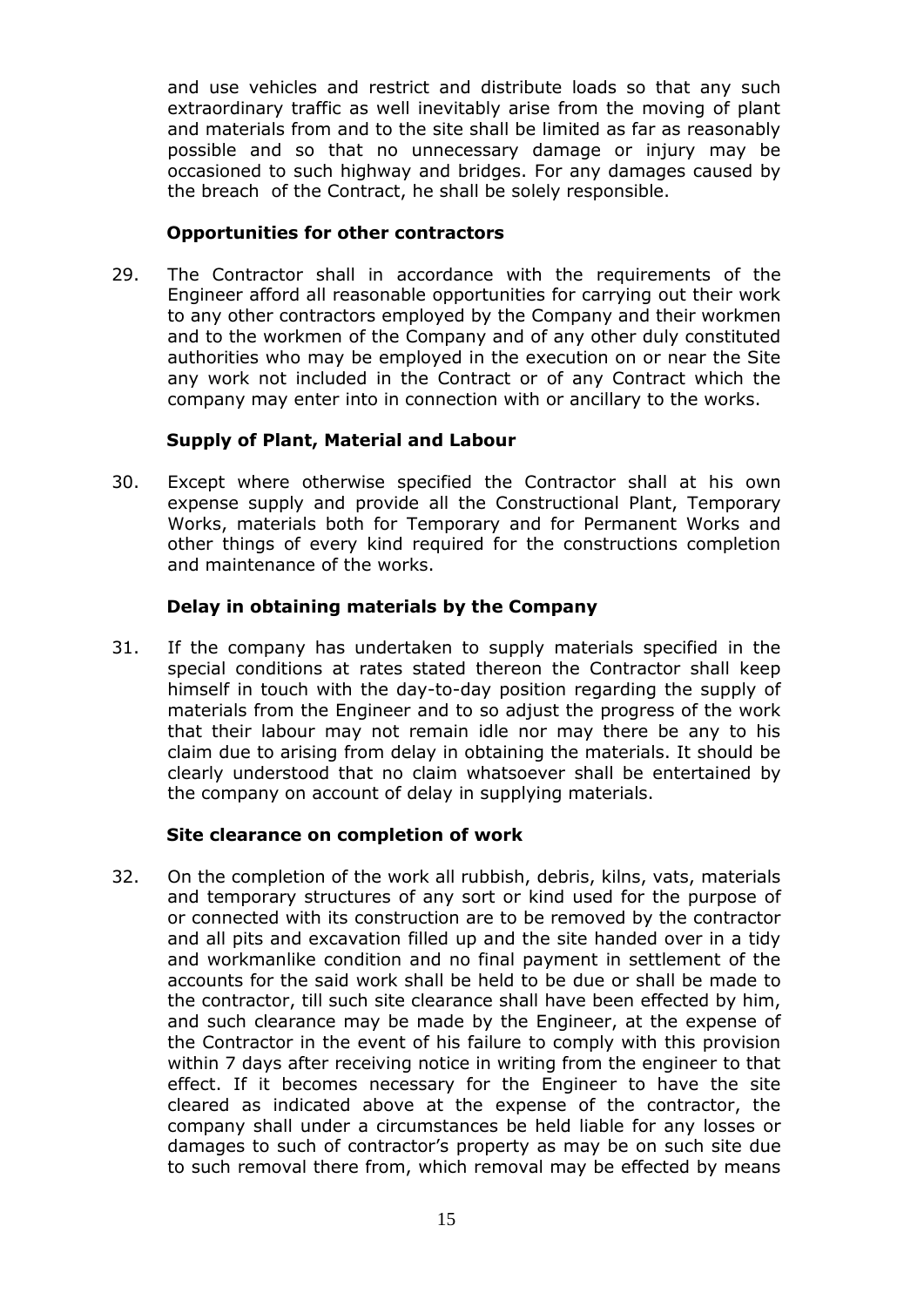of public sale of such materials and property or in such way of seems fit and most convenient to the Engineer.

# **Return of Surplus Materials**

33. Notwithstanding anything contained to the contrary any where in the contract wherever any materials for the execution of the contract are procured with the assistance of the company either by the issue from the company stocks or purchase made under order or permits or licenses issued by the Company, the Contractor shall use the said materials economically and solely for the purpose of this contract and not dispose of them without the permission of the company, and if required by the engineer shall return to the company all surplus or unserviceable materials they may be left with the Contractor after the completion of the contract or at its termination for any reason whatsoever on being paid or credited such price as the Engineer shall determine having due regard to the initial cost and the condition of the materials at the time of such return thereof. The price to be allowed to Contractor however shall not exceed the amount charged to him excluding the storage charge, if any. The decision of the Engineer shall be final and conclusive. In the event of breach of the aforesaid condition, the Contractor shall (in addition to make himself liable for action for contravention of the terms of the licenses of permit and / or for criminal breach of trust) be liable to the Company for payment of all money advantages or profits resulting or which in the usual course would have resulted to him by reason of such breach.

# **LABOUR**

# **Labour Rules, etc.**

34. In respect of all labour directly or indirectly employed on the works, the Contractor shall comply with all rules framed from time to time by Government Central or State or other local authority and legislator governing labour for the protection of health, sanitary arrangements, wages, welfare and safety or workers in building and construction works. The rules and the other statutory obligations in regard to fair wages, the welfare measure and safety of labour etc, will be deemed to part of the contract.

# **Return of labour, etc.**

35. The contractor shall if required by the Engineer, delivery to the Engineer's representative or at his office a return in detail on such form and at such intervals as the Engineer may prescribe showing the numbers of the several classes of labour from time to time employed by the contractor on the site.

# **WORK MATERIALS AND PLANTS**

# **Quality of Materials and Workmanship and Tests**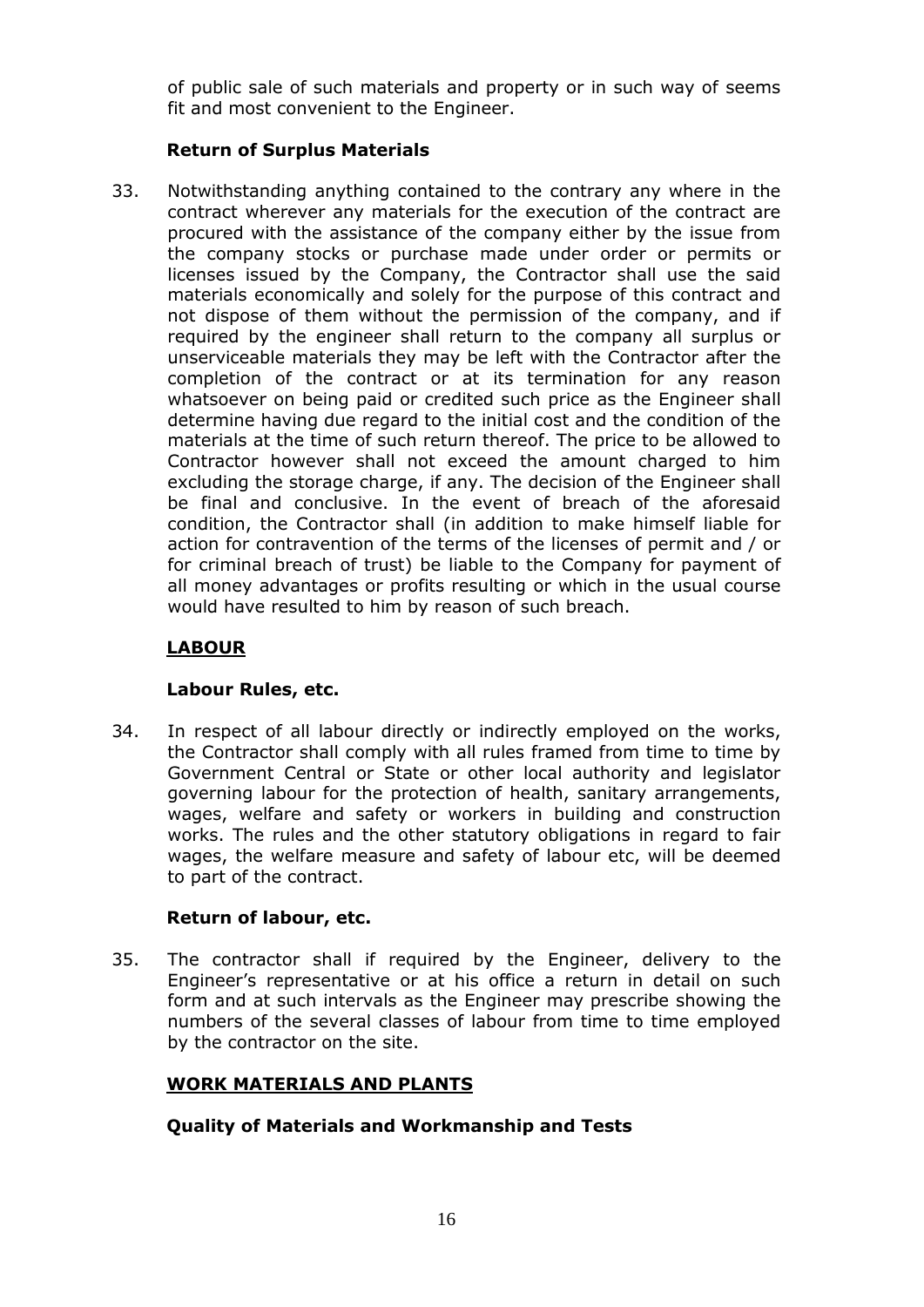36.(1)All materials and workmanship shall be of the respective kinds described in the Contract and in accordance with the Engineer's instruction and shall be subject from time to time to such tests as the Engineer may direct at the place of manufacture or fabrication or on the site or any of such places. The contractor shall provide such assistance, instruments machines, labour and materials as are normally and shall supply samples of materials before incorporation in the works for testing as may be selected and required by the Engineer.

# **Cost of Samples**

All samples shall be supplied by the contractor at his own cost.

# **Cost of Tests**

The cost of making any test in performance of the works shall be borne by the contractor.

# **Cost of tests not provided for etc.**

If any test is ordered by the Engineer which is

- (a)not so intended by or provided for or
- (b)is not so particularized or,
- (c)though so intended or provided for is ordered by the Engineer to be carried out by an independent person at any place other than the site or the place of manufacture or fabrication of the material tested, then the cost of such test shall be borne by the Contractor if the test shows the workmanship or materials not to be in accordance with the provisions of the Contract or the Engineer's instruction but otherwise, by the company.

# **Access to site**

37. All work under or in course of execution or executed in pursuance of the contract shall at times be open to the inspection and supervision of the Engineer-in-charge and his authorized subordinates and the contractor shall at all times during the usual working hours and at all other times at which reasonable notice of the intention of the Engineer in charge or his subordinate to visit the works shall have been given to the contractors, either himself be present to receive order and instruction or have a responsible agent duly accredited in writing present for the purpose. Orders given to the contractor's agent shall be considered to have the same force as if they had been given to the contractor himself.

# **Examination of work before covering up**

38.(1)The contractor shall give not less than 7 days notice in writing to the Engineer-in-charge or his subordinate in charge of the work before covering up or otherwise placing beyond the reach of measurement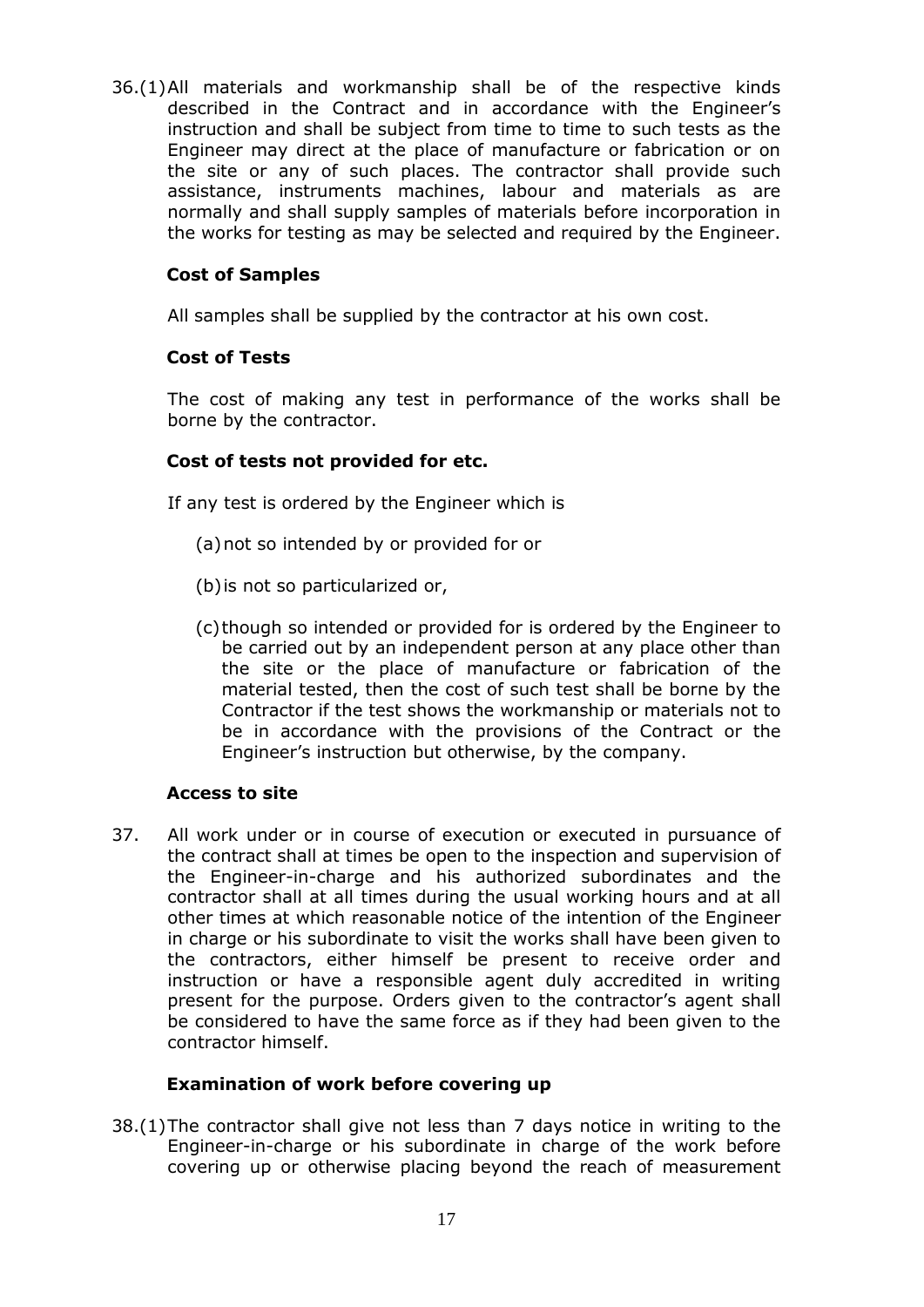nay work in order that the same may be measured, and correct dimensions thereof be taken before the same in so covered up or placed beyond the reach of measurement and shall not cover up and place beyond the reach of measurement any work without the consent in writing of the Engineer-in-charge or his subordinate in charge of the work shall within the aforesaid period of seven days inspect the work if any work shall be covered up or placed beyond the reach of measurement without such notice having been given or Engineer-incharge's consent being obtained, the same shall be uncovered at the contractors expense, or in default thereof no payment or allowance shall be made for such work or the materials with which the same was executed.

# **Uncovering and making openings**

38.(2)The Contractor shall uncover any part or parts of the works or make opening in or through same as the Engineer may from time to time direct and shall reinstate and made good such parts to the specification of the Engineer. If any such part or parts have been covered up or put out of view after compliance with the requirements of such clause (1) of the Clause and are found to be executed in accordance with the expenses Contract the expenses of uncovering making openings in or through reinstating and making good the same shall be borne by the Company but in any other case all such expenses shall be borne by the Contractor and shall be recoverable from him by the Company or may be deducted by the Company from any money due or which may become due to the Contractor.

#### **Removal of Improper Works and Materials**

- 39.(1)The Engineer shall during the progress of the Works have power to order in writing from time to time.
	- (a) the removal from the site within such time or times may as be specified in the order of any materials which in the opinion of the Engineer are not in accordance with the contract.
	- (b) the substitution of proper and suitable materials and
	- (c) the removal and proper re-execution (not withstanding any previous test thereof or interim payment therefore) any work which in respect of materials or workmanship is not in the opinion of the Engineer in accordance with the contract.

# **Default of Contractor in compliance**

39.(2) In case of default on the part of the Contractor in carrying out such order the Company shall be entitled to employ and pay other persons to carry out the same and all expenses, costs or damages consequent thereon or incidental thereto shall be borne by the contractor and shall be recoverable from him by the Company or may be deducted by the Company from any money due or which may become due to the contractors.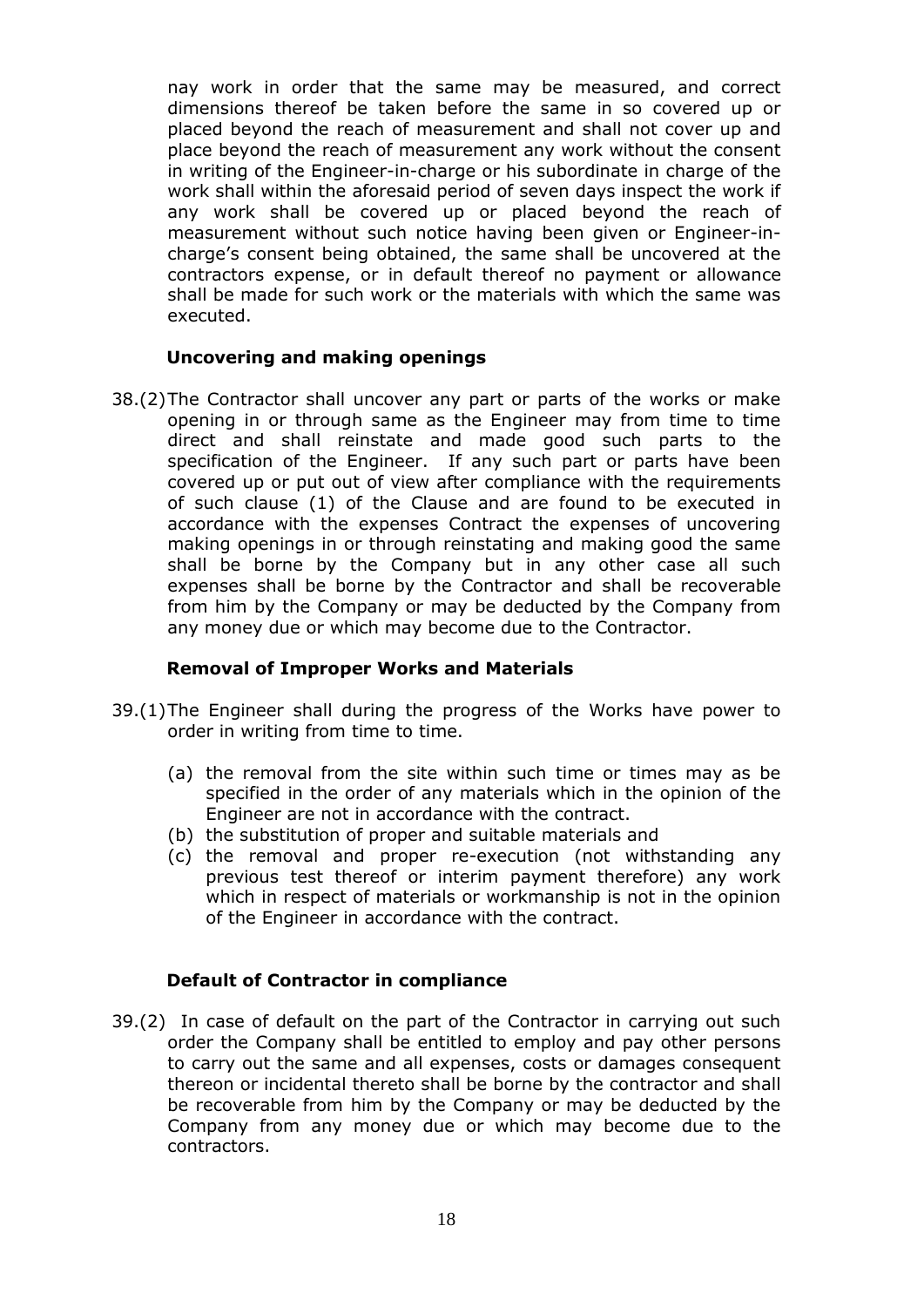# **Suspension of work**

40.(1)The Contractor shall on the written order of the Engineer suspend the progress of the works or any part thereof for such time or times and in such manner as the Engineer may consider necessary and shall during such suspension properly protect and secure the work so far is necessary in the opinion of the Engineer.

Provided that the contractor shall not be entitled to recover any such extra cost unless he gives notice in writing of his intention to claim to the Engineer within 28 days of the Engineer's order. The Engineer shall settle and determine the extra payment to be made to the Contractor in respect of such claim as the engineer shall consider fair and reasonable.

# **Suspension lasting more than 90 days**

If the progress of the works or any part thereof is suspended on the written order of the Engineer for more than 90 days the Contractor may serve a written notice on the Engineer requiring permission within 28 days from the receipt thereof to proceed with the works or that part thereof in regard to which progress is suspended and if such permission is not granted within that time the Contractor by a further written notice so served may, (but is not bound to) elect to treat the suspension where it affects part only of the Works as an omission of such part under Clause 51 thereof or where it affects the whole works an abandonment of the Contract by the Company.

# **COMMENCEMENT TIME AND DELAYS**

#### **Commencement of Works:**

41. The contractor shall commence the works on site within the period named in the Contract and shall proceed with the same with due expedition and without delay except as may be expressly sanctioned or ordered by the Engineer.

#### **Way leaves, etc.**

42. The Contractor shall bear all expenses and charges for special or temporary wayleaves required by him in connection with access to the site. The contractor shall also provide at his own cost any additional accommodation outside the site required by him for the purpose of the Works, except when otherwise specially agreed and provided for.

#### **Time for completion**

43. Subject to any requirement in the Contract as to completion of any portion of the Works before completion of the whole, the whole work shall be completed within the time stated in the contract.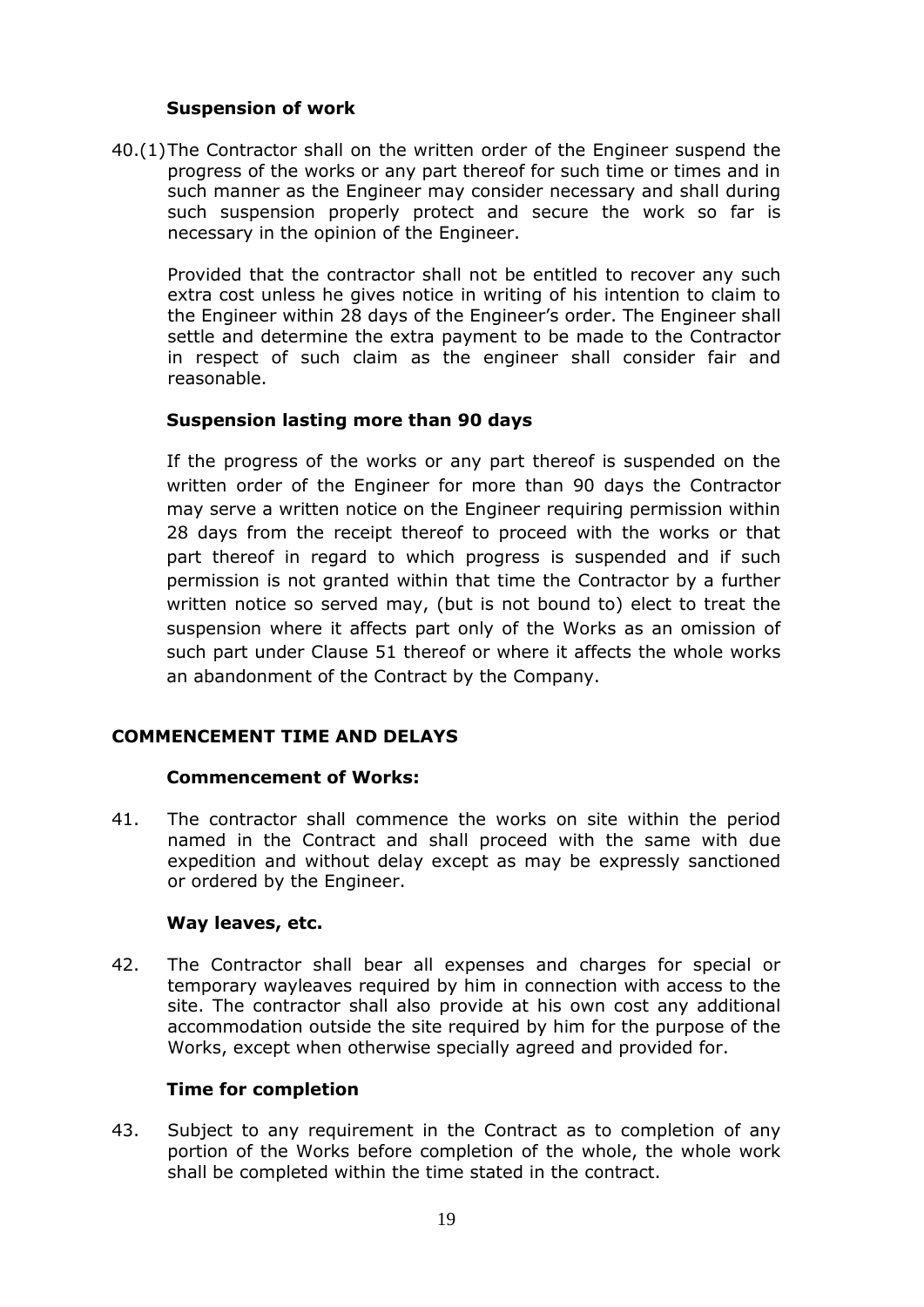# **Extension of time**

44. If the contractor shall desire an extension of time for completion of the work on the grounds of his having been unavoidably hindered in his execution or any other grounds, he shall apply in writing to the Engineer-in-charge within 30 days of the date of hindrance on account of which he desires such extension as aforesaid but before the expiry of the time limit and the Engineer-in-charge shall, (which shall be final) authorize such extension of time.

## **No Night or Sunday Work**

45. Subject to any provisions to the contrary contained in the Contract none of the permanent work shall save as hereinafter provided be carried on during the night or on Sunday (if locally recognized as days of rest) or their locally authorized equivalent without the permission in writing of the Engineer's representative save when the work in unavoidable or absolutely necessary for the saving of life or property or for the safety of the Works in which case the Contractor shall immediately advise the Engineer's representative. Provided always that the provisions of this clause shall not be applicable in the case of any work, which it is customary to carry out by rotary or double shifts.

#### **Rate of Progress**

46. The whole of the materials, plant and labour to be provided by the Contractor under Clause 7 hereof and the mode, manner and speed of execution and maintenance of the Works are to be of a kind and conducted in a manner of the satisfaction of the Engineer. Should the rate of progress of the works or any part thereof be at any time in the opinion of the Engineer to slow to ensure the completion of the Works by the prescribed time or extended time for the completion the Engineer shall so notify the Contractor in writing and the Contractor shall thereupon take such steps as the Contractor may think necessary and the Engineer may approve the expedite progress so as to complete the works by the prescribed time or extended time for completion.

If the works is not being carried on by day and by night and the Contractor shall request permission to work by night as well as by day then if the Engineer shall grant such permission to the Contractor the contractor shall not be entitled to any additional payment for so doing but if such permission shall be refused there shall be no equivalent practical method of expediting the progress of the work the time for the completion shall be extended by the such period as is solely attributable to such refusal.

All work at night shall be carried out without unreasonable noise and disturbance.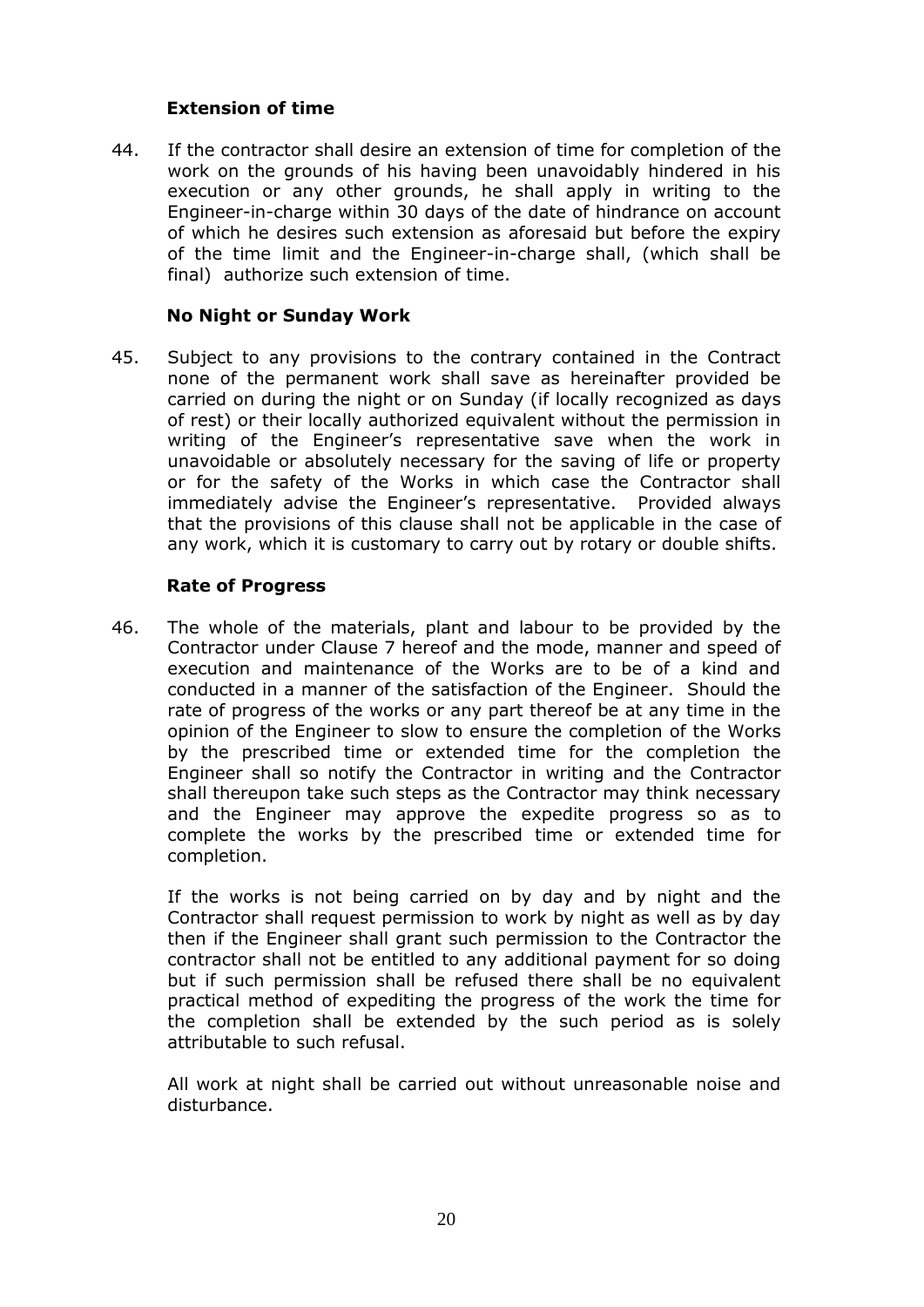# **Liquidated Damages for Delay**

47.(1)The time of completion as stated in the contract shall be deemed to be the essence of the contract. If the Contractor fails to complete the works within the time prescribed by the Clause 43, hereof or extended time as sanctioned according to Clause 44, the Contractor shall pay to the Company a sum equal to 0.5 % per week of delay or part thereof of the estimated cost of the whole work as shown by the tender or such smaller amount as the Company (whose decision in writing shall be final conclusive and binding) may decide as liquidated damages for such default and not as a penalty for every week or part of a week which shall elapse between the time prescribed by Clause 47 (2) hereof or extended time as the case may be and the date of completion of the works. The Company may without prejudice to any other method of recovery deduct the amount of such damages from any money in his hands due or which may become due to the Contractor. The payment or deduction of such damages shall not relieve the Contractor from his obligations to complete the works or from any other of his obligations and liabilities under the Contract.

# **Reduction of Liquidated Damages**

(2)If before the completion of the whole of the works any part of the works has been certified by the Engineer as completed pursuant to Clause 43 hereof and taken over or used by the Company the liquidated damages for delay shall for any period of delay after such certification be reduced in proportion of the value of the parts so certified bears to the value of the whole of the work.

# **Limit of Liquidated Damages**

**(3)** Provided always that the entire amount of liquidated damages to be paid under the provisions of this clause shall not exceed 10% of the value of the whole of Works .

# **COMPLETION CERTIFICATE**

48. Within ten days of the completion of the work, the contractor shall give notice of such completion to the Engineer-in-charge. The Engineer-in-charge shall inspect the work and if there is no defect in the work shall furnish the contractor with a certificate of completion, otherwise a provisional certificate of completion indicating defects (a) to be rectified by the contractor and / or (b) for which payment will be made at reduced rates, shall be issued but no certificate of completion provisional or otherwise shall be issued, nor shall the work be considered to be complete until the contractor shall have removed from the premises on which the work shall be executed all scaffolding, surplus materials, rubbish all huts and sanitary arrangements required for his / their work people on the site in connection with the execution of the work as shall have been required for his / their work people on the sit in connection with the execution of the work as shall have been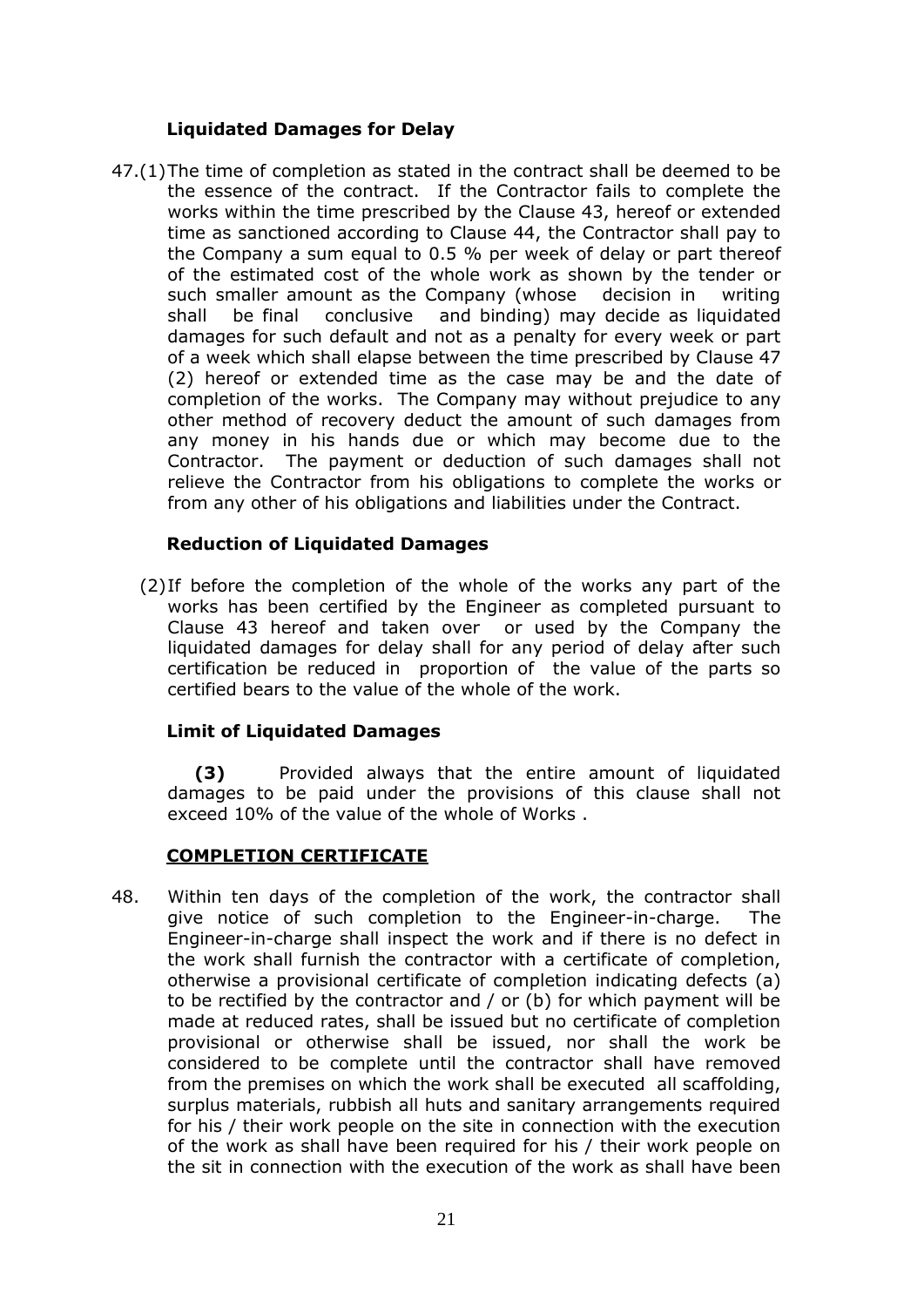erected or constructed by the contractor(s) and cleaned off the dirt from all wood work, doors, windows, wall floors or other parts of any building in upon or about which the work is to be executed or of which he may have had possession for the purpose of the execution thereof, and not until the work shall have been measured by the Engineer-incharge. If the contractor shall fail to comply with the requirements of this clause as to removal of scaffolding, surplus materials and rubbish and all huts and sanitary arrangements as aforesaid and clearing off dirt on or before the date fixed for the completion of the work, the Engineer-in-charge may, at the expense of the contractor, remove the scaffolding, surplus materials and rubbish etc. and dispose of the same as he thinks fit and clean off such dirt as aforesaid; and the contractor shall forthwith pay the amounts of all expenses so incurred and the contractor shall have on claim in respect of any such scaffolding or surplus materials as aforesaid except for any sum actually authorize by sale thereof. If the Contractor shall fail to comply with the requirements of this Clause as to removal of scaffolding, surplus materials and rubbish and all huts and sanitary arrangements as aforesaid and clearing off dirt on or before the date fixed for the completion of the work, the Engineer-in-charge may, at the expense of the contractor, remove the scaffolding, surplus materials and rubbish etc. and dispose of the same as he thinks fit and clean off such dirt as aforesaid; and the contractor shall forthwith pay the amounts of all expenses so incurred and the contractor shall have on claim in respect of any such scaffolding or surplus materials as aforesaid except for any sum actually authorize by sale thereof.

# **MAINTENANCE AND DEFECTS**

# **Definition of Period of Maintenance**

49.(1)In these conditions the expression "Period of Maintenance" shall be either six months or any other period if specifically specified in the special conditions of this contract and calculated from the date of completion of and works certified by the Engineer in accordance with clause 48 hereof or in event of more than one certificate having been issued by the Engineer under the said clause from the respective dates so certified and in relation to the Period of Maintenance the expression "the works" shall be construed accordingly.

# **Execution of work or repair, etc.**

49 (2) To the intent that the works shall at or as soon as practicable after the expiration of the Period of Maintenance be delivered up the Company in as good and perfect condition (fair wear and tear excepted) to the satisfaction of the Engineer as that in which they were at the commencement of the Period of Maintenance the Contractor shall execute all such work of repair, amendment, reconstruction, rectification and making good the defects, imperfections, shrinkages or other faults as may be required of the Contractor in writing by the Engineer during the period of Maintenance or within fourteen days after its expiration as a result of an inspection made by or on behalf of the Engineer prior to its expiration. .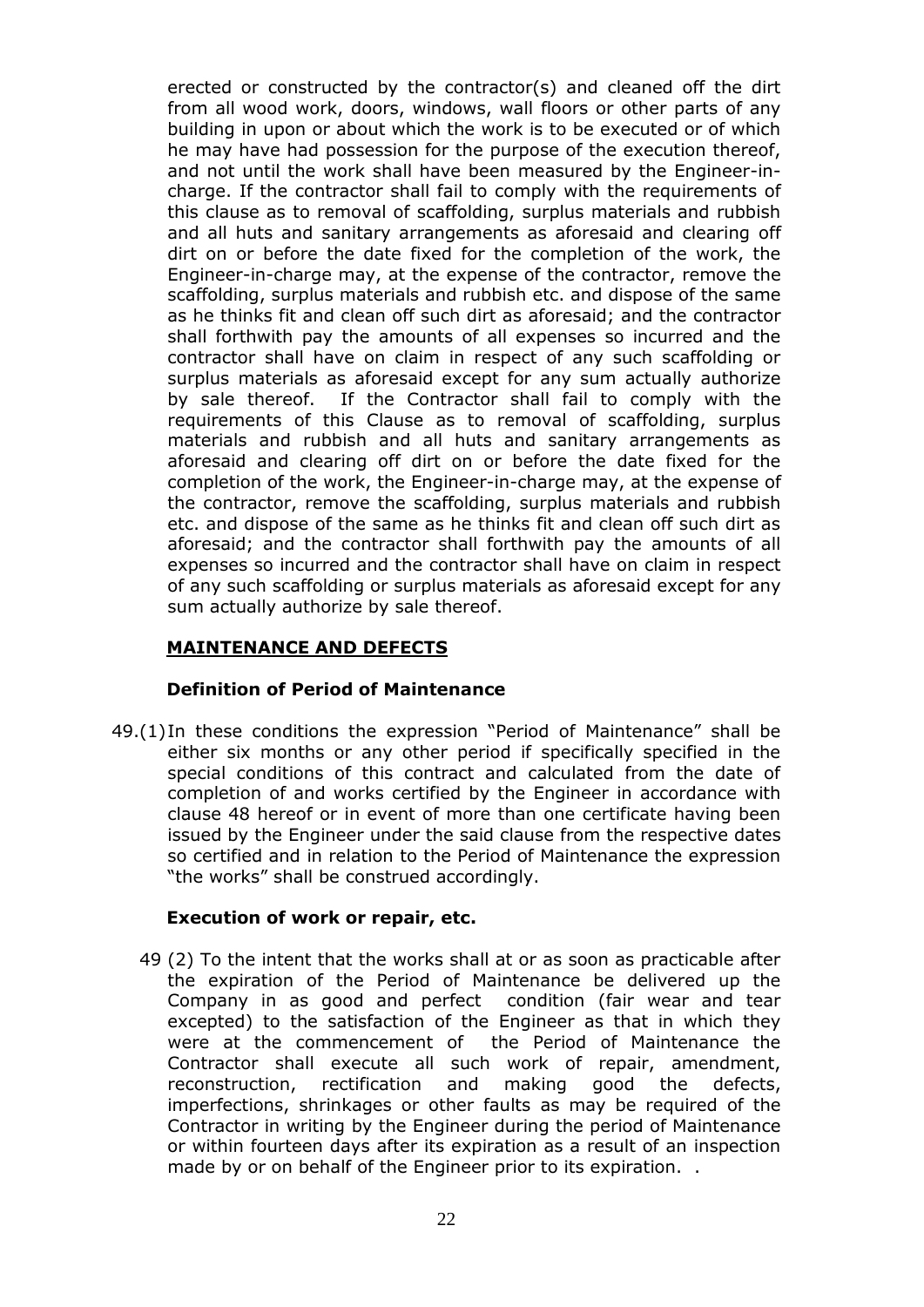# **Cost of Execution of Works or Repair, etc. :**

49 (3)All such work shall be carried out by the Contractor at his own expense if the necessity thereto shall in the opinion of the Engineer be due to the use of the materials of workmanship not in accordance with the contract or to neglect or failure part of contractor to comply with any obligation expressed or implied on the contractor's part under the contract. If in the opinion of the Engineer such necessity shall be due to any other cause the value of such work shall be ascertained and paid for as if it was additional work.

# **Remedy on Contractors failure to carry out work required :**

49 (4)If the contractor shall fail to do any such work as aforesaid required by the Engineer, the Company shall be entitled to carry out such work by its own workmen or by other Contractors and, if such work is the work which the contractor should have carried out at the Contractor's own cost shall be entitled to recover from the Contractor, the actual direct expenditure incurred by the Company plus 100% or may deduct the same from any money due or that become due to the contractor.

# **Contractor to search defect, etc.**

50. The Contractor shall if required by the Engineer in writing search for the cause of any defects imperfection or fault, under the directions of Engineer. Unless such defect, imperfection of fault shall be one for which the contractor is liable under the contract the cost of the work carried out by the contractor in searching as aforesaid shall be borne by the company. But if such defect, imperfection of fault shall be one for which the contractor is liable as aforesaid, the cost of the work carried out in searching as aforesaid shall be borne by the contractor and he shall in such case repair, rectify and make good such defect imperfection or fault at his own expense in accordance with the provisions of clause 49 thereof.

# **Property in Materials and Plants**

51. (1)If the specification or estimate of the work provides for the use of any special description of materials to be supplied from the Engineer's store, or if it is required that the Contractor shall use certain stores to be provided by the Engineer (such materials and stores, and the prices to be charged thereof as herein after mentioned being so far as practicable for the convenience of the Contractor, but not so as in any way to control the meaning or effect of this Contract specified in the schedule or memorandum hereto annexed) the Contractor shall be supplied with such materials and stores as required from time to time to be used by him for the purposes of the contract only this being calculated out from specifications, drawing etc., and the value of the full quantity of material and stores so supplied at the rates specified in the said schedule or memorandum may be set of or deducted from any sum then due, or thereafter to become due, to the Contractor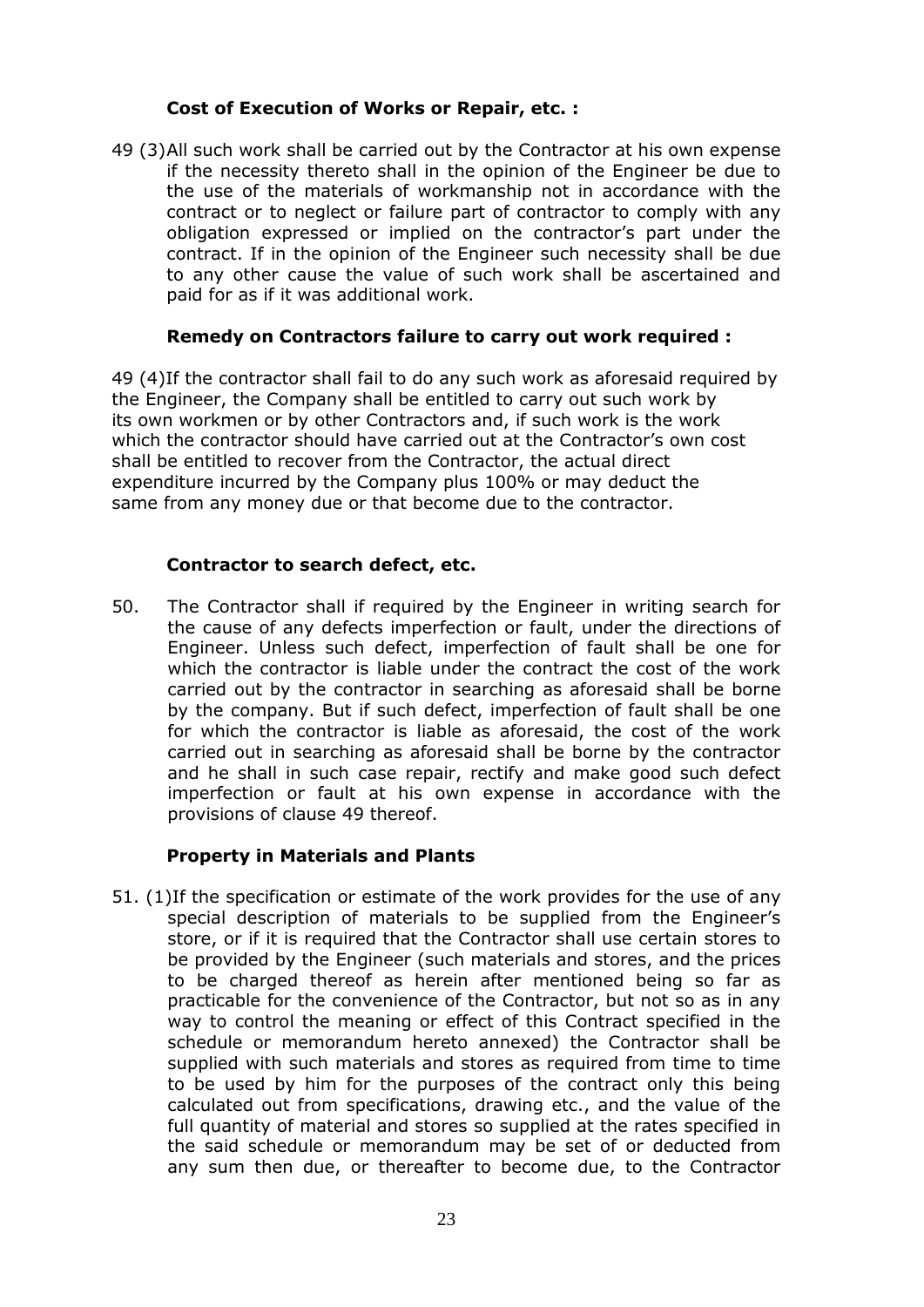under the contract or otherwise or against or from the security deposit, or the proceeds of sale thereof; if the same is held in Government securities, the same or a sufficient portion thereof being in this case sold for the purpose. All materials supplied to the Contractor shall remain in the absolute property of the Company and shall not on any account be removed from the site of the work; and shall at all times be open to inspection by the Engineer. Any such materials unused and in perfectly good condition at the time of the completion or determination of the contract shall be returned to the Engineer's stores if by a notice in writing under his hand he shall so require but the Contractor shall not be entitled to return such materials unless with such consent, and shall have no claim for compensation on account any such materials, so supplied to him as aforesaid being unused by him, or for and wastage in or damage any such materials.

# **Materials obtained from dismantlement and excavation etc.**

The Contractors in the course of their works, should understand that all materials (e.g. stone and other materials) obtained in the work of dismantling excavation etc., will be considered Company property and issued to the Contractor (if they require the same for their own use) at rates approved by him. If these materials are not required by them, they will be disposed of to the best advantages of Company.

### **Relics, Gold Silver found in or upon the site**

All gold, silver, oil and other minerals of any description and precious stones, coins, treasures, relics, antiquities and other similar things which shall be found in or upon the site shall be the property of the company and the Contractor shall duly preserve the same to the satisfaction of the Company and shall, from time to time, deliver the same to such persons or person at the Company may appoint to receive the same**.**

#### **No approval by vesting**

52 The operation of the Clause numbered 53 shall not be deemed to imply any approval by Engineer of the materials or other matters referred to therein nor shall it prevent the rejection of any such materials at any time by the Engineer.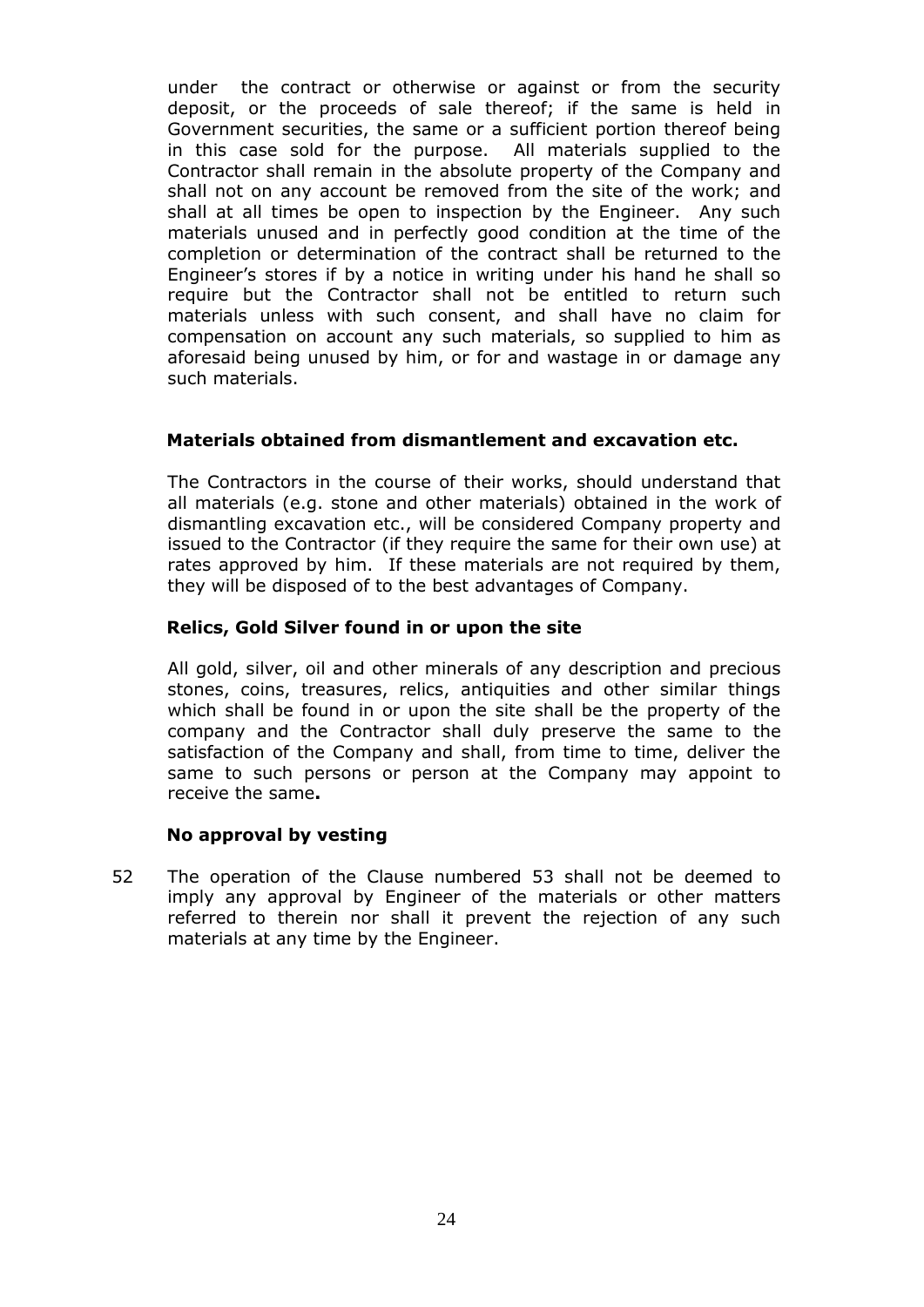### **MEASUREMENT**

#### **Quantities**

53. The quantities set out in the Tender Schedule are the estimated quantities of the work but they are not to be taken as the actual and correct quantities or works to be executed by the Contractor, in fulfillment of his obligations under the Contract.

#### **Works to be Measured**

54. The Engineer shall except as otherwise stated ascertain and determine by admeasurements the value in accordance with the Contract done in accordance with the contract. He shall when he requires any part of parts of the works to be measured give notice to the Contractor's authorized agent or representative who shall forthwith attend or send a qualified agent to assist the Engineer or Engineer's representative in making such measurement and shall furnish all particulars required by either or them should the Contractor not attend or neglect or omit to send such agent then the measurement made by Engineer or approved by him shall be taken to be correct measurement of the work. For the purpose of measuring such permanent work as is to be measured by record drawings the Engineer's representative shall prepare record drawing month by month of such work and Contractor as and when called upon to do so in writing shall within 14 days attend to examine and agree such record drawings with the Engineer's Representative and shall sign the same when so agreed and if the Contractor does not so attend to examine and agree and any such record drawings shall be taken to be correct. If after examination of such drawings the Contractor does not agree the same or does not sign the same as agreed they shall nevertheless be taken to correct unless the Contractor shall within 14 days of such examination lodge with the Engineer's representative for decision by the Engineer's notice in writing of the respects in which such record drawings are claimed by him to be correct.

The contractor shall be paid on the quantities resulting from measurement of the executed work.

# **PROVISIONAL PAYMENT**

#### **Payment on intermediate certificate to be recorded as advance.**

55. (a) No payment shall ordinarily be made for works estimated to cost less than rupees one thousand till after the whole of the works shall have been completed but if any payment during the course of the execution of the works is considered desirable in the interest of work, the Contractor may be paid at the discretion of the Engineer, But in the case of works estimated to cost more than one thousand monthly Payments for the portion of work already done, may be made either on the basis of measurement to be recorded by the Engineer or the Contractor shall on submitting the bill therefore be entitled to receive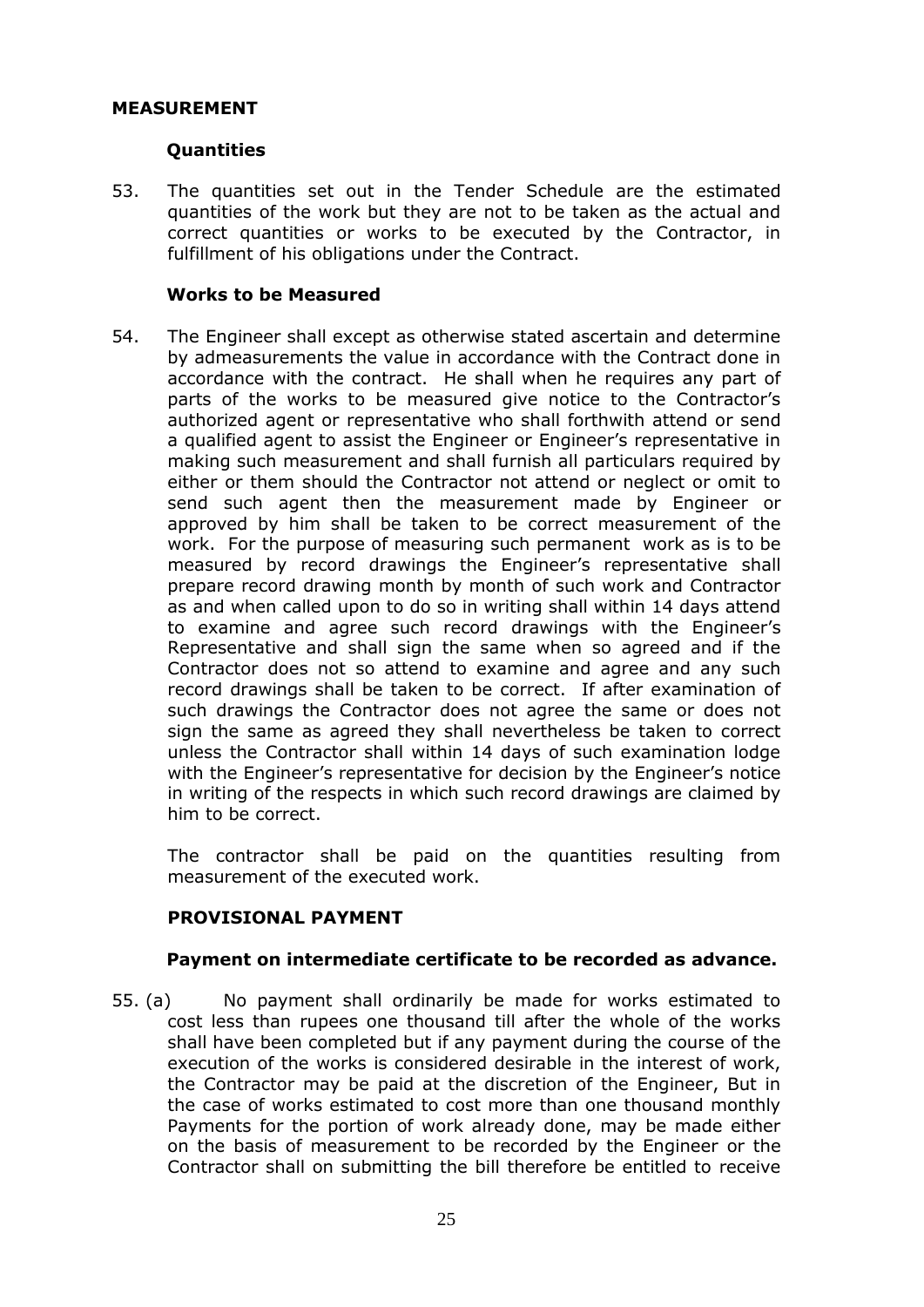a monthly payment proportionate to the part thereof then approved and passed by the Engineer, whose certificate of such approval and passing of the sum so payable shall be regarded as payments by way of advance against the final payment only and not as payments for work actually done and completed and shall not preclude the requiring of bad, unsound and imperfect or unskillful work to be removed and taken away and reconstructed or re-erected or be considered as an admission or due performance of the contract, or any part thereof, in any respect or the accruity, any claim, nor shall it conclude, determine, or affect in any the powers of the Engineer under these conditions or any of them as to final settlement and adjustment of the accounts or otherwise, or in any other way vary or affect the contract. The final bill shall be submitted by the Contractor within one month of the date fixed for completion of work, otherwise the Engineer's certificate of the measurement and of the total amount payable for the work accordingly shall be final and binding on all parties.

# **Bills to be submitted monthly**

A bill shall be submitted by the contractor each month on or before the date fixed by the Engineer shall take or cause to be taken the requisite measurement for the purpose of having the same verified and the claim, as far as admissible, adjusted, if possible, before the expiry of ten days from the presentation of the bill if the contractor does not submit the bill within the time fixed as aforesaid, the Engineer may depute his representative to measure up the said work in the presence of the Contractor, whose counter signature to the measurement list will be sufficient warrant, and the Engineer may prepare a bill from such list which shall be binding on the Contractor in all respects.

#### **Bill to be in Printed forms**

IThe contractor shall submit all bills on the printed forms to be had on application at the office of the Engineer and the charges in the bills shall always be entered at the rates specified in the tender or in the cause of any extra work ordered in pursuance of these conditions, and not mentioned or provided for in the tender at the rates hereinafter provided for such work.

#### **Additional Security deposit**

As and by way of additional security from every progressive on account bill of the contractor 5% of the value of the work executed, shall be deducted and kept as security deposit until the total of the amount so deducted plus the security (including the Earnest Money) already deposited will be equal to the prescribed security deposit, which is 10% of the value of the work.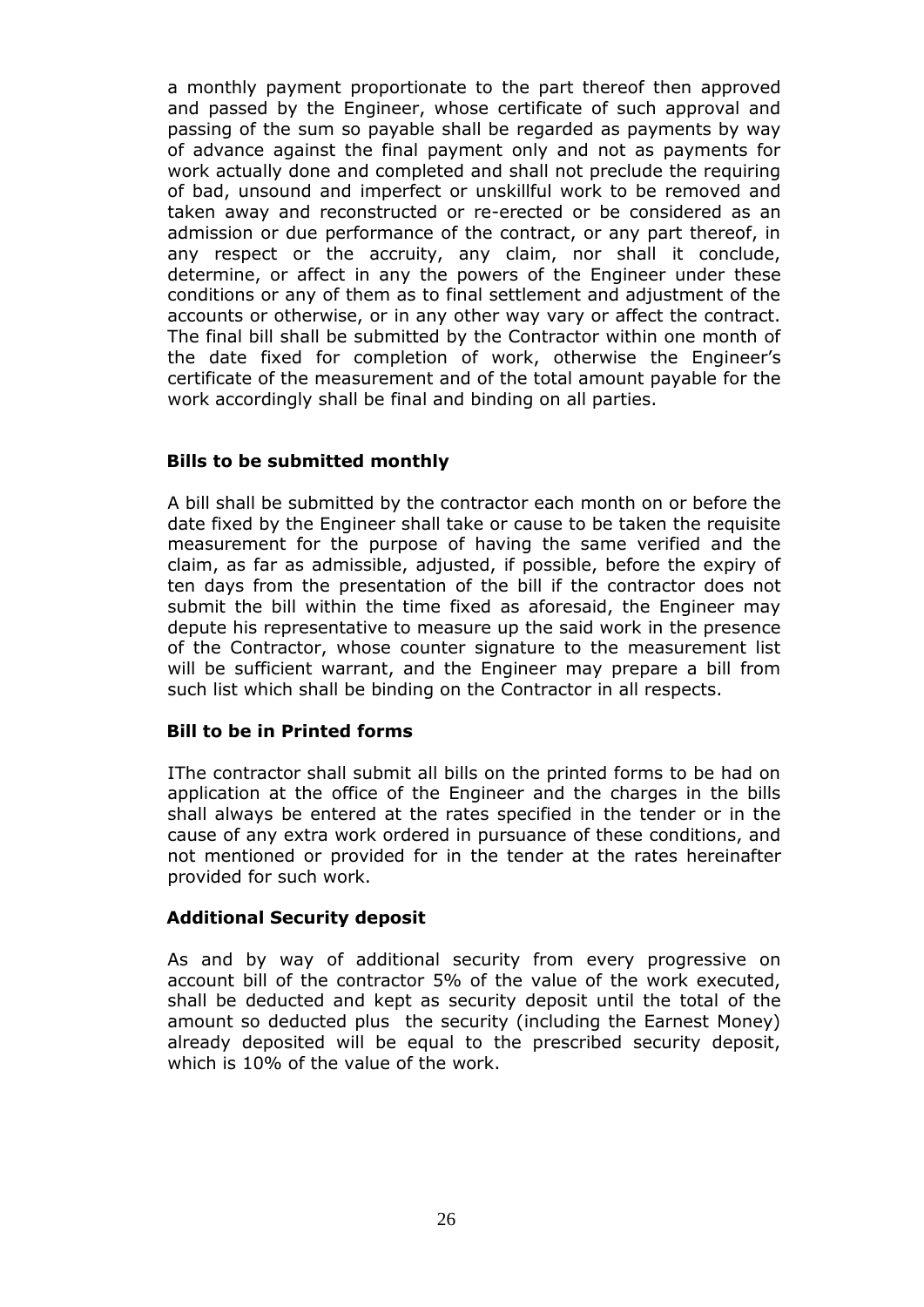# **Company not responsible for any loss of Securities**

The Company shall not be liable for any loss of securities of any description, nor for any depreciation in the value of securities while in its charge nor for any loss of interest wherefrom.

# **Payment of contractor's bills to Banks**

Payment due to the contractor may, if so desired by him, be made to his bank instead of direct to him provided that the contractor furnishes the Engineer-in-charge (a) an authorization, in the form of a legally valid document such as a power of attorney conferring authority on the bank to receive payment, and (2) his own acceptance of the correctness of the amount made out as being due to him by Company or his signature on the bill or their claim preferred against company before settlement by the Engineer-in-charge of account or claim by payment to the bank. While the receipt given by such bank shall constitute a full and sufficient discharge for the payment, the contract or should, wherever possible, present his duly receipted and discharged through his bankers.

Nothing herein contained shall operate in favour of the bank any rights or equities vis-à-vis the Company.

# **Approved by Maintenance Certificate**

No certificate other than the maintenance certificate referred to in clause 59 hereof shall be deemed constitute approval of any work or other matter in respect of which it is issued or shall be taken as admission or the due performance of the contract or any part thereof or of the accuracy of any claim or demand made by the contractor or of additional or varied work having been ordered by Engineer nor shall any other certificate conclude or prejudice any of the powers of the Engineer.

# **Maintenance Certificate**

57.(1)The contract shall not be considered as completed until a Maintenance Certificate shall have been signed by the Engineer and delivered to the Company stating that the Works have been completed and maintained to his satisfaction. The Maintenance certificate shall be given by the Engineer twenty-eight days after the expiration of the period on Maintenance (or if different periods Maintenance shall become applicable to different Part of the work the expiration of the latest such period) or as soon there after as any works ordered during such periods pursuant to clauses 49 and 50 hereof shall have been completed to the satisfaction of the Engineer and full effect shall be given to the Clause notwithstanding any previous entry on the work or the taking possession working or using thereof or any part thereof by the Company.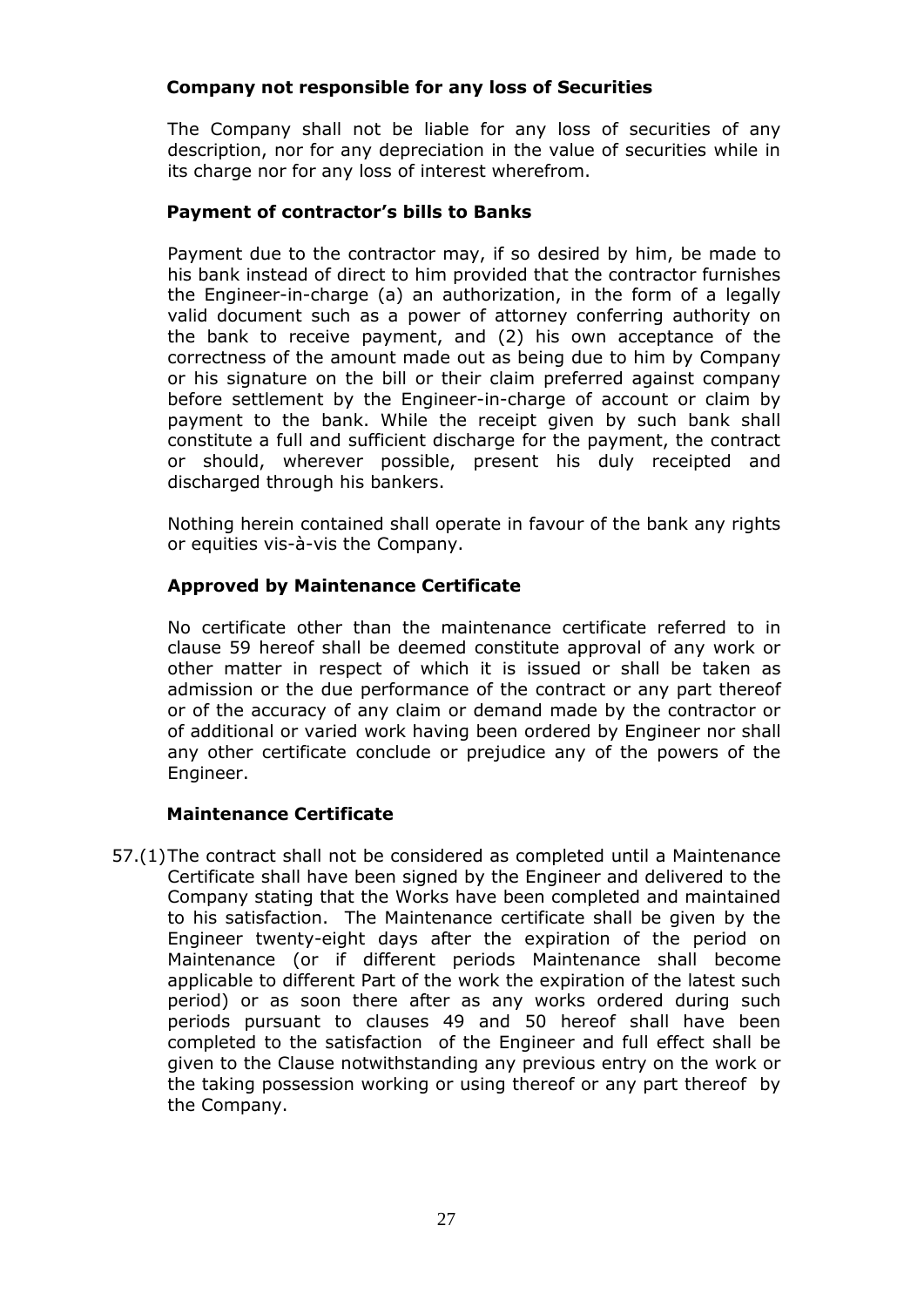# **Cessation of Company's Liability**

(2)The Company shall not be liable to the contractor for any matter of thing arising out of or in connection with the Contract unless the Contractor shall have made a claim in writing in respect thereof before the giving of the Maintenance Certificate under this Clause.

# **Unfulfilled Obligation**

(3)Notwithstanding the issue of the Maintenance Certificate the Contractor and (subject to sub clause (2) of this Clause) the Company shall remain liable for the fulfillment of any obligation incurred under the provisions of the Contract prior to the issue of the Maintenance Certificate which remains unperformed at the time such certificate is issued and for the purpose of determining the nature and extent of any such obligation the Contract shall be deemed to remain in force between the parties hereto.

# **REMEDIES AND POWERS**

### **Forfeiture**

- 58.(1)If the Contractor shall become bankrupt or have an order for appointment of any Receiver made against him or shall present any petition in bankruptcy or shall make an arrangement with or assignment if favour of his creditors or shall agree to carry out the Contract under a committee (other than a voluntary liquidation for the purposes of amalgamation or reconstruction) or if the Contractor shall assign the Contract without the consent in writing of the Company first obtained or shall have an execution levied on his goods or if the Engineer shall certify in writing to the company that in his opinion to the Contractor.
	- (a) has abandoned the Contractor or
	- (b) without reasonable excuse has failed to commence the works or has suspended the progress of the work for 28 days after receiving from the Engineer written notice to proceed or
	- (c) has failed to remove materials from the site for to pull down and replace work for 28 days after receiving from the Engineer written that the said materials or work had been condemned and rejected by the Engineer under these conditions or
	- (d) is not executing the works in accordance with the Contract are is persistently or flagrantly neglecting to carry out his obligations under the Contract, or.
	- (e) has to the detriment of good workmanship or in defiance of the Engineer's instruction to the Country sub-let any part of the Contract, or.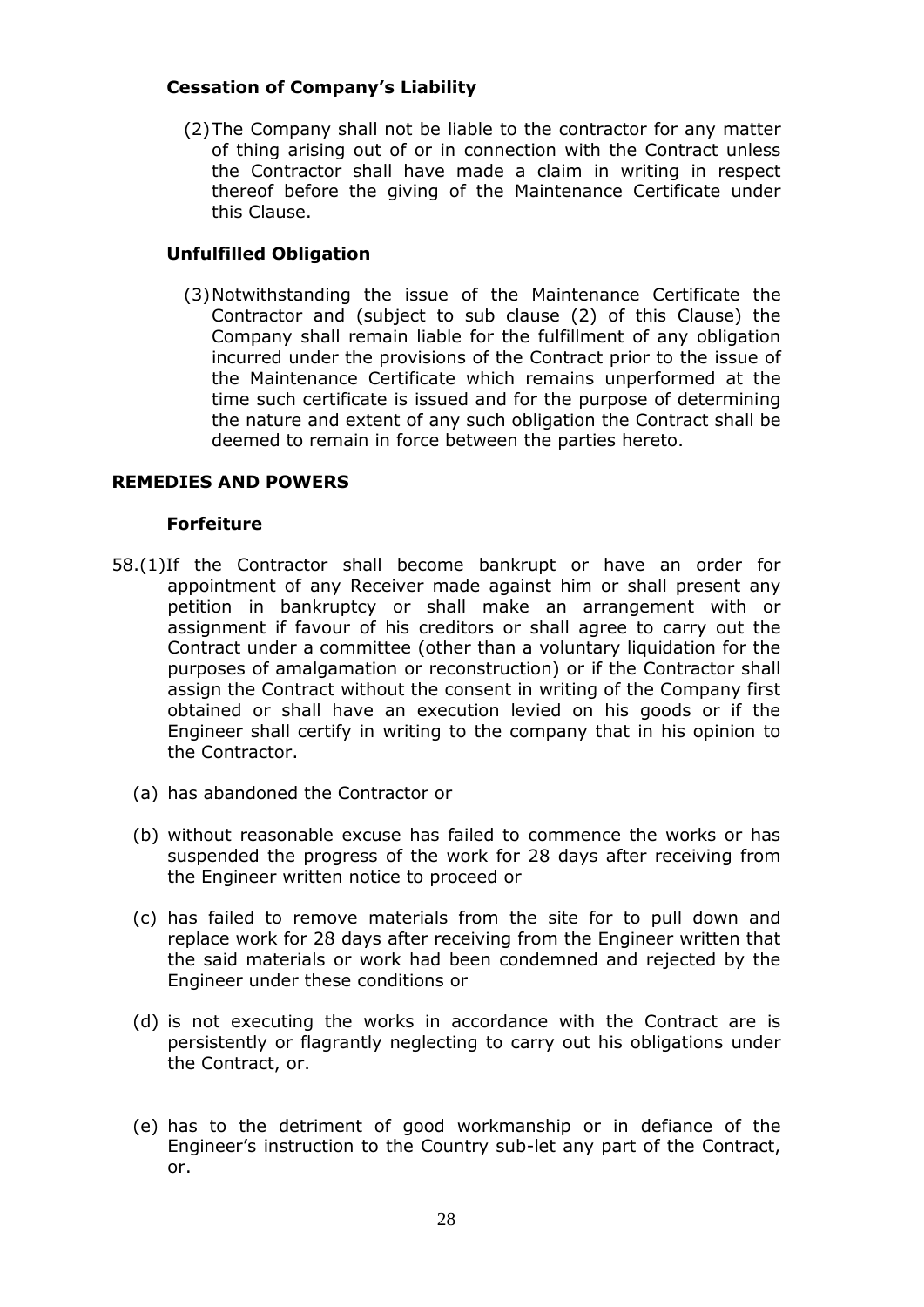- (f) otherwise failed to perform his part of the contract according to the true intent and meaning thereof than the Engineer-incharge on behalf of the Company shall have power:
- (i) To rescind the contract for which termination of recession notice in writing to the contractor under the hand of Engineer-incharge shall be conclusive evidence). Upon such determination of rescission, the security deposit of the contract shall be liable to be forfeited and shall absolutely at the disposal of the company.
- (ii) To employ labour paid by the Company and to supply material to carry out the works or any part of the work debiting the contractor with the cost of the labour and the price of the materials (of the amount which cost and price certified by the engineer-in-charge shall be final and conclusive against the contractor) and crediting him with value of the work done in all respects in the same manner and at the same rates as if it had been carried out by contractor under the terms of his contract. The certificate of the Engineer-in-charge as to the value of the work done shall be final and conclusive against the contractor, provided always that action under the sub-clause shall only be taken after giving notice in writing to the contractor. Provided also that if the expenses incurred by the company are less than the amount payable to the contractor at his agreement rates, the difference should not be paid to the contractor.
- (iii) After giving notice to the contractor to measure up the work of the contractor and to take such part thereof as shall be unexecuted out of his hands and to give it to another contractor to complete in which case any expenses which may be incurred in excess of such amount which would have been paid to the original contractor if the whole work had been executed by him (of the amount of which the excess the certificate in writing of the engineer-in-charge shall be final and conclusive) shall be borne and paid by the original contractor and may be deducted from any money due to him by the company under this contract or on any other account whatsoever or from his security deposit or the proceeds of sales thereof or of a sufficient portion thereof or from the interest arising thereof as the case may be.

# **Valuation at Date of Forfeiture**

(2) The Engineer shall as soon as may be practicable after any such entry and expulsion by the company fix and determine ex-party or after reference to the parties or after such investigation of enquiries as he may think fit to make or institute and shall certify what amount (if any) had at the time of such entry and expulsion been reasonably earned by or would reasonably accrue to the contractor in respect of work then actually done by him under the contract and what was the value of any unused or partially used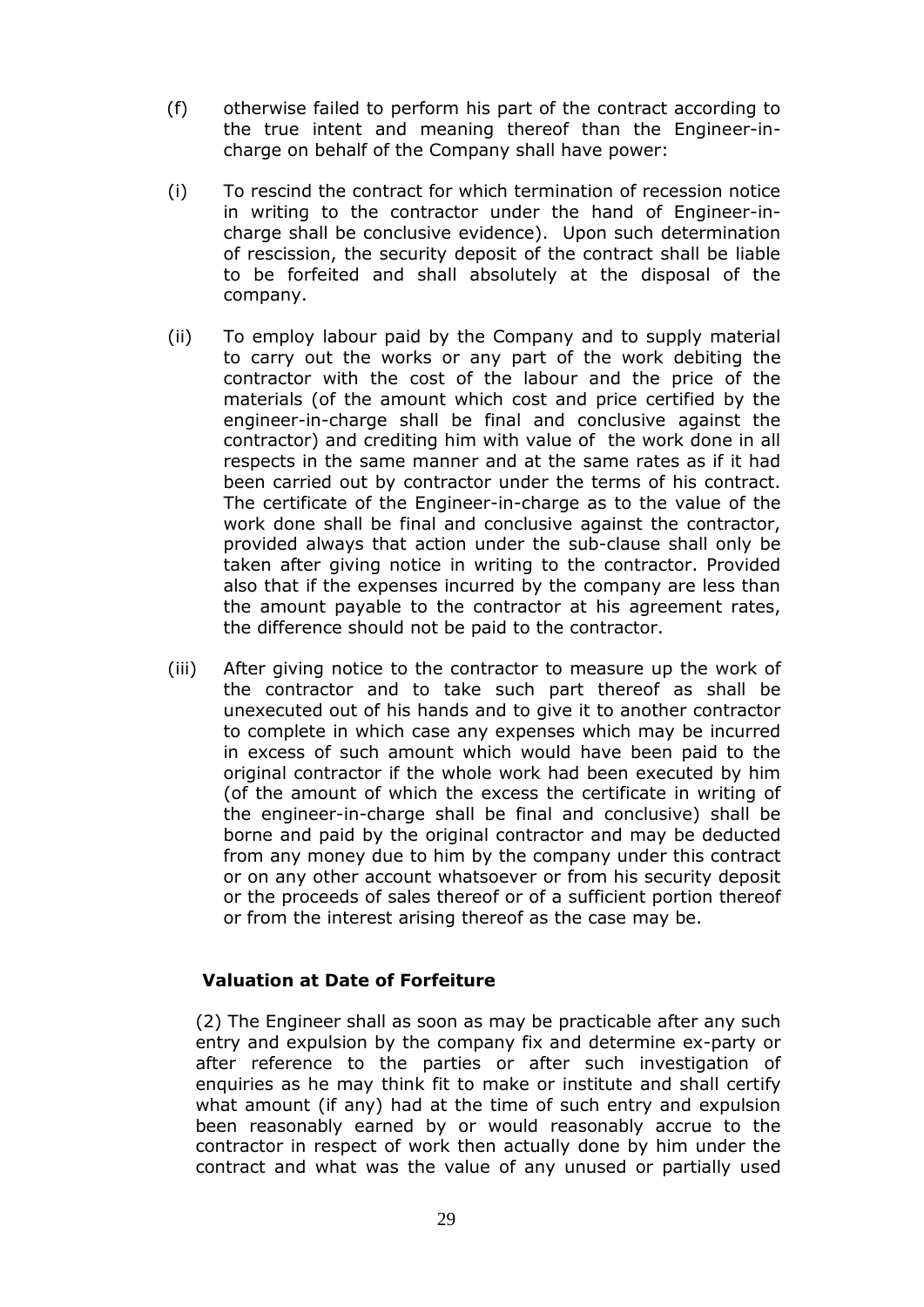materials of constructional plant and any temporary works which have been deemed to become the property of the company under the provisions of the contract.

# **Payment after forfeiture**

(3) If the company shall enter and expel the contractor under this clause it shall not be liable to pay to the contractor any money on account of the contract until the expiration of the period of maintenance and thereafter until the costs of completion and maintenance damages for delay in completion (if any) and all other expenses incurred by the company have been ascertained and the amount thereof certified by the Engineer. The contractor shall then be entitled to receive only such sum or sums (if any) as the Engineer may certify would have been due to him upon due completion by him after deducting the said amount. But if such amount shall exceed the sum which would have been payable to the contractor on due completion by him then the contractor shall upon the demand pay to the company the amount of such excess and it shall be deemed a debt due by the contractor to the company and shall be recoverable accordingly.

# **Deduction of amounts due to company on any account**

- (4) Any excess payment made to the contractor inadvertently or otherwise under this contract or any account whatsoever and any other sum found to be due to the company by the contractor in respect of his contract or any other contract, or work-order or on any account by any other department of the company.
- (5) The company has the right to make any investigation necessary to satisfy itself of compliance by the contract or of the specifications and instruction and reject any material / work that does not conform the specifications or instructions stipulated by the company. Losses, damages occurring to the company owing to the Contractor's failure to adhere to any of the instruction given by the company shall be recovered from the contractor.

# **Illegal gratification and breach of the terms of contract**

- 59 The contract may also be rescinded and the contract shall be liable to make good any loss or damage resulting from such cancellation to the like extent provided in case of cancellation under clause 58 (f) hereof.
	- (a) If any bribe, gratuity, gift, loan, perquisite, reward or advantage, pecuniary or otherwise shall either directly or indirectly be given, promised or offered by the contractor or any of his servants or agents to any public officer or person in the employment of the company in any way relating to his office or employment, or if any such officer or person shall become in any way directly or indirectly interested in the contract, or

(b) if the contractor has committed a breach of the terms of the Contract, and in particular fair wages clause and labour regulations.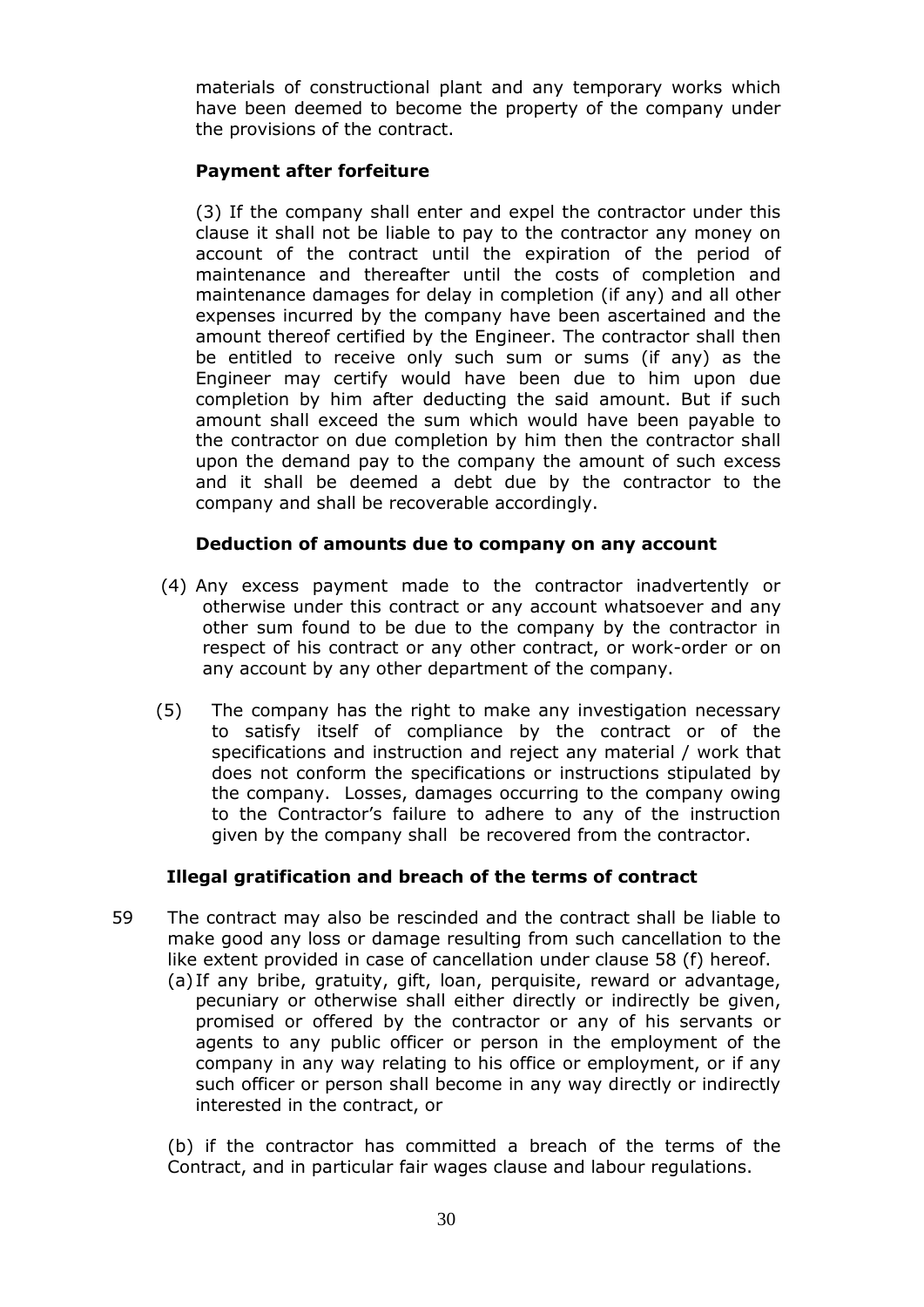# **Urgent repairs**

- 60. If by reason of any accident or failure or other event accruing in or in connection with the works or during the period of maintenance any remedial or other work or repair shall in the opinion of the Engineer or the Engineer's representative be urgently necessary for security and the contractor is unable or unwilling at once to do such work or repair, the company may be its own other workman do such work or repairs as the Engineer or the Engineer's representative may consider necessary. If the work or repair so done by the company which in the opinion of the Engineer the contractor was liable to do at his own expense under the contract all costs and charges properly incurred by the company in so doing shall on demand be paid by the contractor to the company or may be deducted by the company from money's due of which may become due to the contractor. Provided always that the Engineer or the Engineer's representative as the case may be shall as soon after the occurrence of any such emergency as may be reasonably practicably notify the contractor thereof in writing. Company will have full liberty to retain and set off all sum due or to become due to contractor.
- 61. The company will have full liberty to retain and set off all sums due or to become due to the contractor (including security deposits and earnest money) whether under this contractor or under any other transaction or claim whatsoever, against any sum due to the company under this contractor or under any transaction or claim whatsoever.

# **NOTICE**

#### **Service of Notice on Contractor**

62.(1)Any notice to be given to the Contractor under the terms of the contract shall be served by sending the same to the address indicated in the pre-qualification documents by the contractor either by post or leaving the same at the contractor's principal place of business.

# **Service on Notice on Company**

(2) Any notice to be given to the Company under the terms of the contract shall be served by sending the same by post to or leaving the same at the company's registered office.

# **Important Special Conditions**

63. The special conditions attached hereto where they differ from the general conditions and specification shall override them. Similarly the description of work in the tender schedule where it differs from the specification or drawings, shall over-ride them.

#### **MISCELLANEOUS**

#### **Adequate shoring to be provided**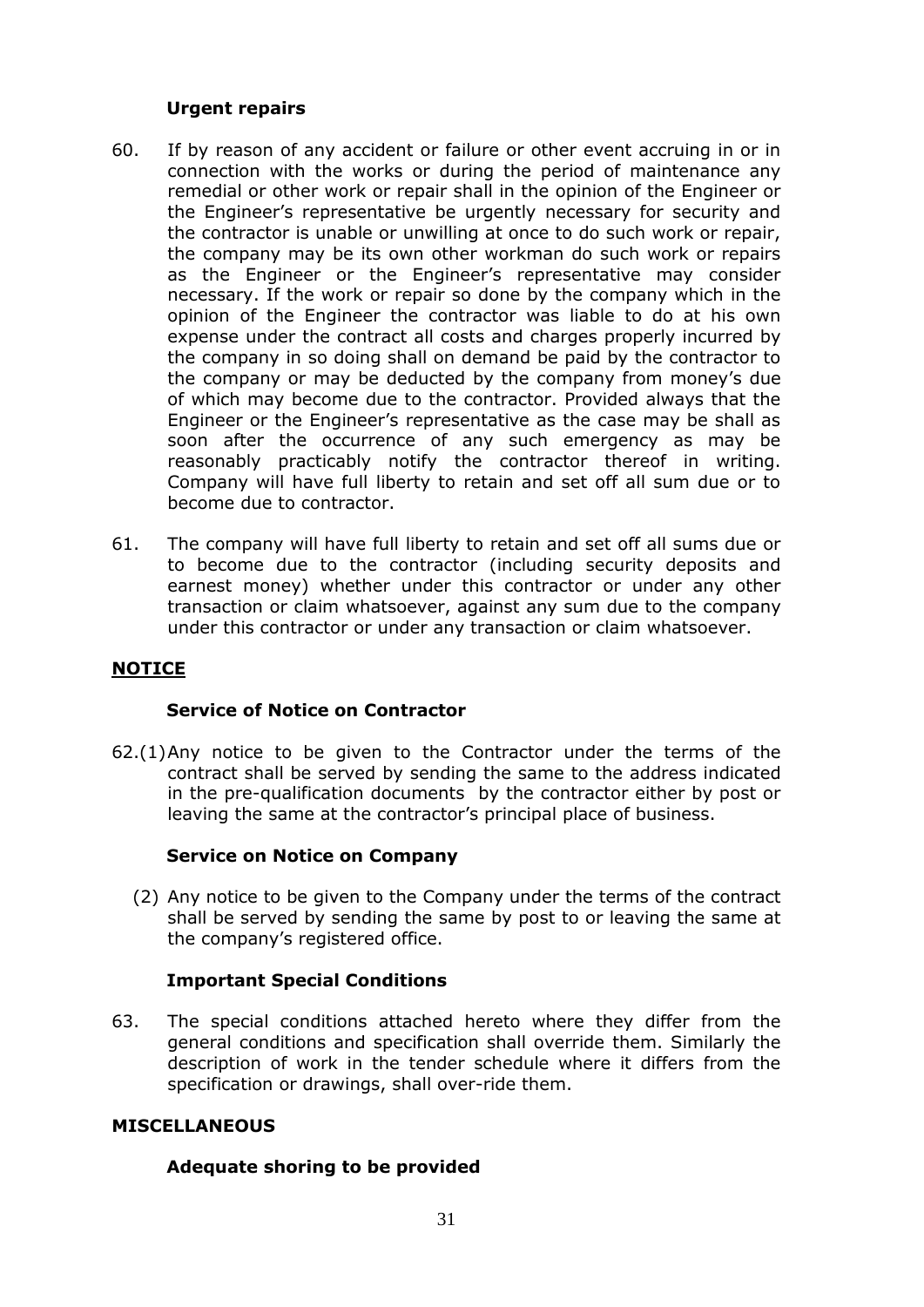64. The contractor shall at his own cost provide the material for and execute all such shoring, timbering and strutting as is necessary during the execution of work for the stability and safety of all structures, excavations and works such that no damage, injury or loss is caused or likely to be caused to any person or property.

## **Provision of sheds, store houses, etc.**

65. The contractor shall at his own cost provide such sheds, or damp proof store houses as the company may consider necessary for storage of materials and shall also at his own cost provide batching plant/concrete mixer, soaking wash, etc.

# **Demurrage**

66. Any demurrage charges, according to the Railway rules, which may be charged from time to time, that may be incurred on Railway wagons or trucks due to contractor's account and shall be paid by him to the proper officer on demand or deducted from any sum which may be due to him from the company.

# **Work in or around the Running Plant**

67. When work is being carried out in or around a running plant where the plant must run uninterrupted the contractor can only work at specified placed and times as mutually arranged. Progress of work in certain areas might have to be expedited as required by the Company and the Contractor must take this factor into consideration when specifying for completion and work out his rates.

# **Payment of Wages Act**

68 The Contractor shall comply with the provisions of the Payment of wages Atc, 1936, and the rules made thereunder in respect of all employees employed by him in carrying out this contract as he himself and not the Company, is responsible under the said Act for compliance thereof.

If in compliance with terms of the contract, the contractor supplies any labour to be used wholly or partly under the direct orders and control of the Company, such labour shall for the purpose of this clause, still be deemed to be persons employed by the contractor, if any money shall, as the result of any claim or application as aforesaid, be ordered to be paid by the company such as money shall be deemed to be money payable to the company to the contractor and on failure by the contractor to repay to the company any money paid by it as aforesaid within seven days after the same shall have been demanded the Company shall be entitled to recover the same from any money due or accruing to the contractor under this or other contract(s) with the company.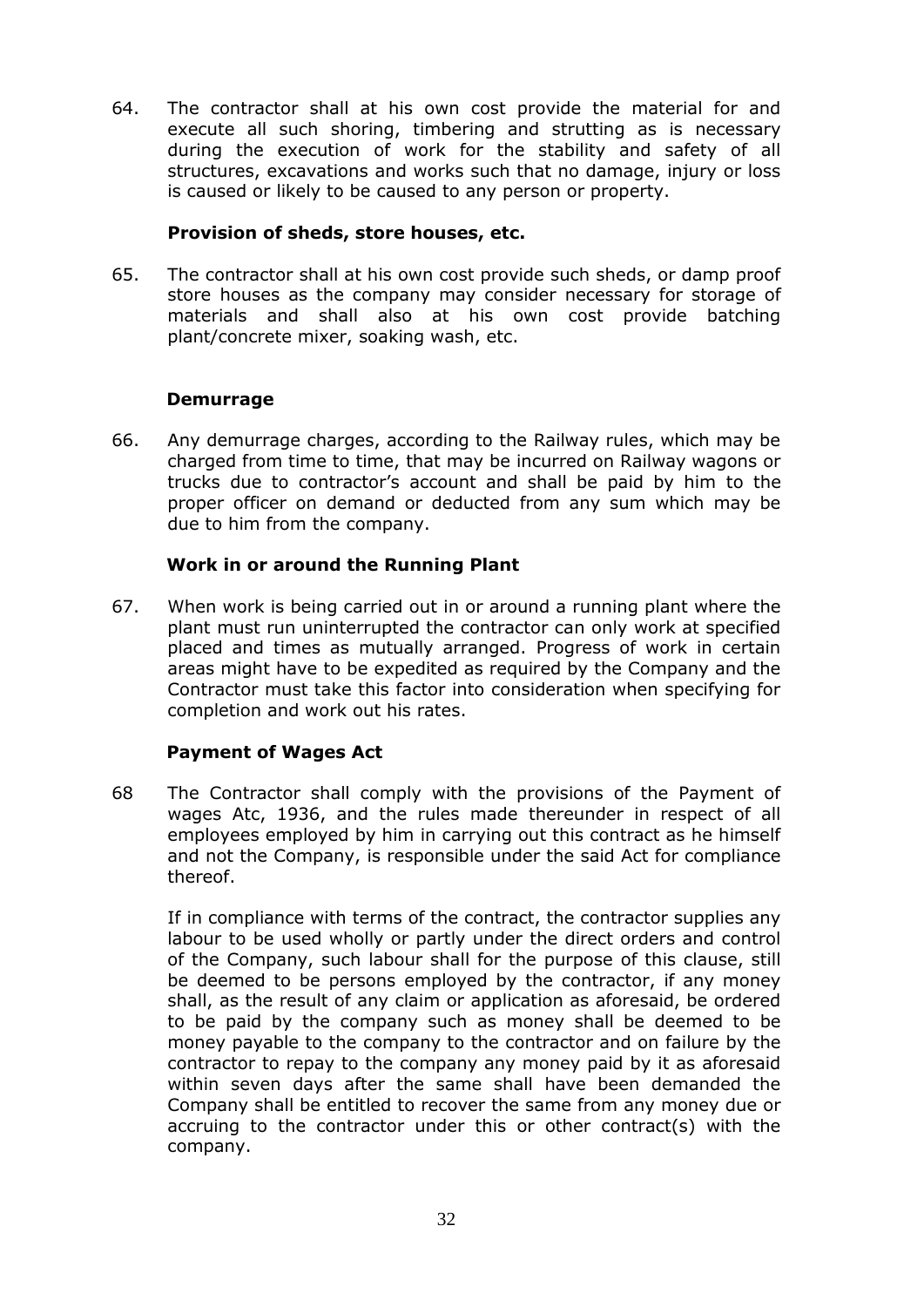# **Accident**

69. The contractor shall be responsible for the safety of his workmen and employees. All serious accidents to them on the construction are to be immediately reported. The contractor shall be responsible that all such accidents, however and wherever occurring on his works, are reported without delay to the Engineer.

# **Policing work**

70. Should the general conduct of the works including the premises of the company under occupation of the contractor lead to infringement of the Indian Penal code, either in the consequence of the riotous or illegal proceedings of the contractors labour, supervising staff or others to, such an extent as to necessitate the employment of special extra police or Magistrates the cost of such extra force is to be defrayed by the contractor and not by the company.

# **Movement of construction plants and equipment**

71. The contractor must take sufficient care in moving his construction plants and equipment from one place to another so that they may not cause any damage to the property of the Company, particularly to the overhead and underground cables, and in the event of his failure to do so the cost of such damages including eventual loss of working hours in any plant as estimated by the company is to be borne by the contractor.

# **Signature on receipt for amounts**

72. Every receipt for money which may become payable or for any security deposit which may become transferable to the contractor under these conditions shall, notwithstanding anything to the contrary contained in the partnership deed, if signed in the name of the partnership by any one of the partners of a contract-firm, be a good and sufficient discharge to the company in respect of the money or security purported to be acknowledged thereby, and in the event of death of any of the contractor partners during the tendency of the contract, it is hereby expressly agreed that every receipt by way of the surviving contractor-partners shall, if so signed as aforesaid, be a good and valid discharge as aforesaid, provided nothing in this clause shall be deemed to prejudice or affect any claim which the company may hereafter have against the legal representatives of any deceased contractor-partner for in respect of any of the conditions of the contractor and provided also that nothing in this clause shall be deemed to prejudice or affect the respective rights, or obligation of the contractor-partners and of legal representatives of any deceased contractor-partner etc.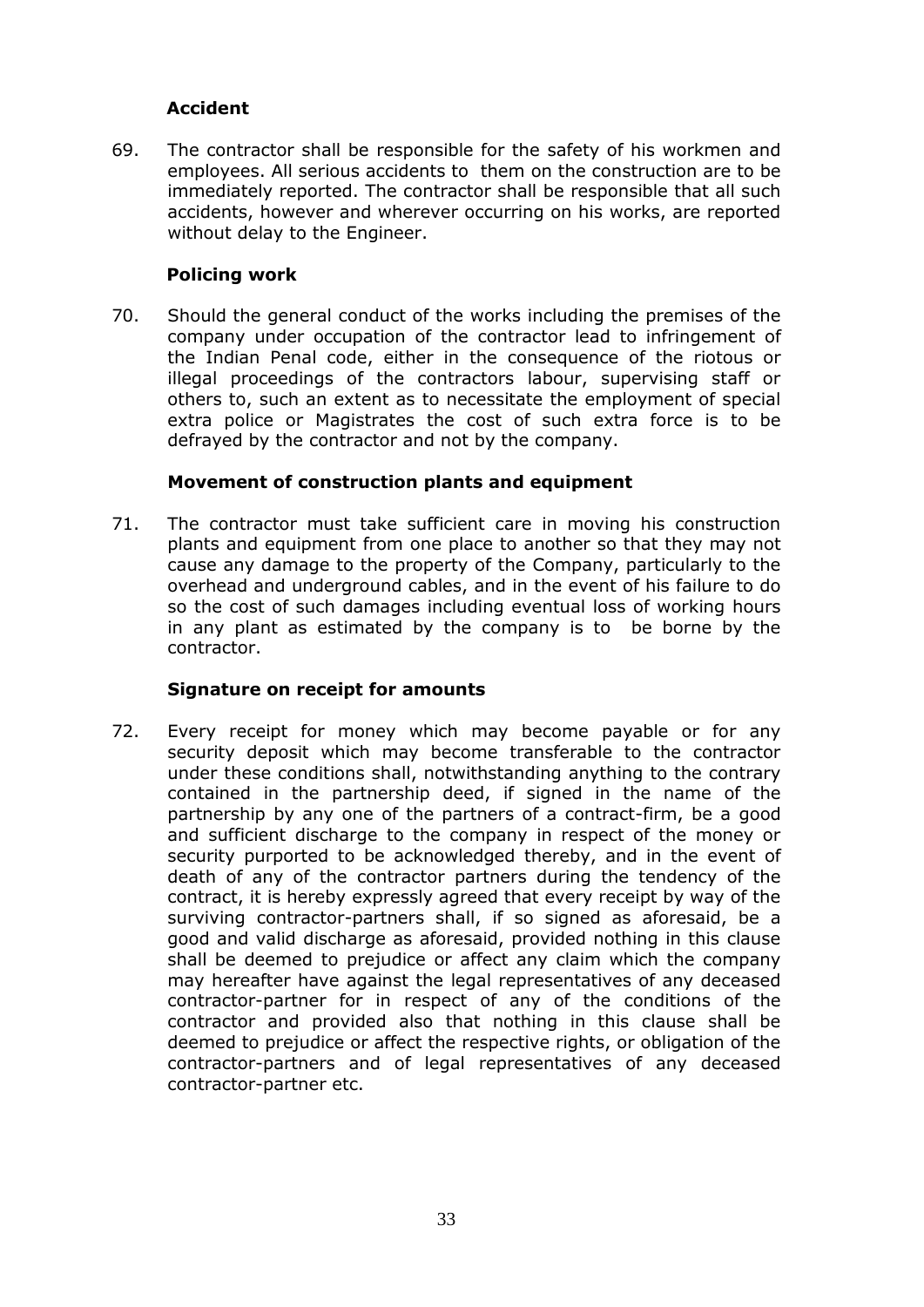## **Laws in force relating to contracts.**

73. (i) All contracts or terms thereof entered into between the Company and Contactor under these General Conditions of Contract shall be governed and regulated by the relevant laws for the time being in force in the territory of India relating to contracts. The contract shall in all respects be constructed and operated as an Indian Contract and in conformity with Indian Laws and Regulation in force and is subject to the jurisdiction of the High Court of Madras.

### **Laws bye-laws etc. relating to works etc.**

(ii) The Contractor shall strictly conform to the provisions, for the time being in force, of any law relating to works or any regulations and bye-laws made by any local authority or any water and lighting companies or any undertakings within the limits of the jurisdiction of which it is proposed to execute the work or obtain connections with their systems or undertaking for the purpose of such work and where the Contractor considers that variation in drawings or specifications, of such work are necessary to enable him to comply with provisions of the law or regulations or bye-laws, as aforesaid, he shall give to the Engineer notice in writing specify proposed and the reasons for such variations, and no action in this behalf shall be taken by the Contactor until he receives instruction in writing from the Engineer in respect thereof. The Contractor shall be bound to give to the authorities concerned such notices as may be provided, in the law, regulations or bye-laws as aforesaid, and to pay all fee and taxes payable to such authorities in respect thereof.

# **Change in Constitution**

74. Where the contractor is a partnership firm, a duly attested copy of the partnership deed should be deposited with the Engineer-in-charge and the previous approval in writing of the Engineer-in-charge shall be obtained before any charge is made in the construction of the firm where the contractor is an individual or a Hindu Undivided family business concern, such approval as aforesaid shall likewise be obtained before the contractor enters into any partnership agreement where under the partnership firm would have the right to carry out the work hereby undertaken by the Contractor. If previous approval as aforesaid is not obtained the contract shall be deemed to have been assigned in contravention of Clause 60 (1) thereof and the same may be taken and the same consequences shall ensue as provided in the said Clause 60 (1) (f).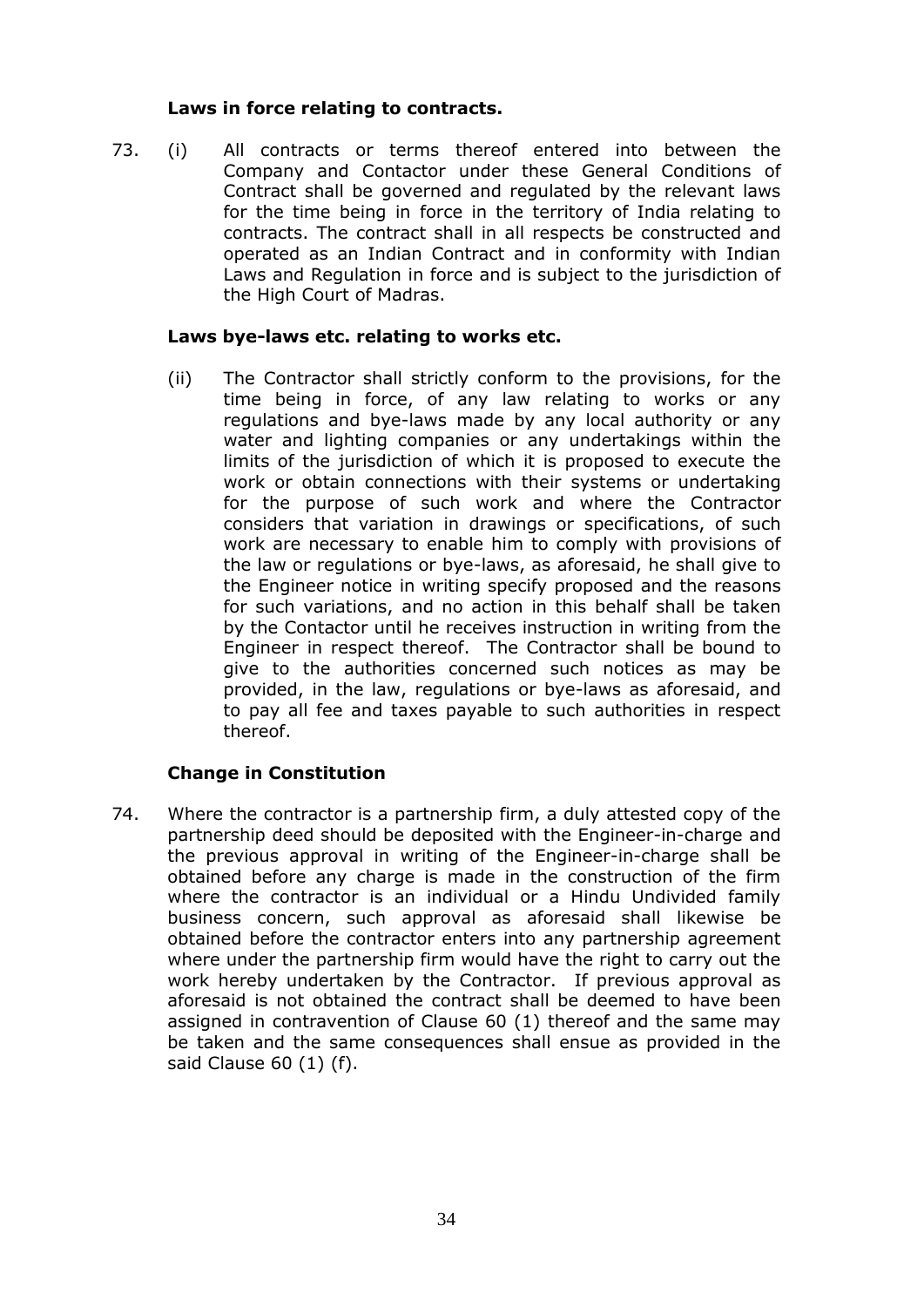# **Settlement of Disputes**

## 75.(1)**Disputes to be finally determined by the Engineer.**

The decision opinion direction certificate or valuation of the Engineer with respect to all or any of matters under clauses 4(a), 4(b), 77, 12(a), 13, 14, 15, 20, 33, 36, 37, 38, 39, 40, 43, 44, 45, 46, 47, 48, 49(2), 49(3), 49(4), 49(5), 53, 54, 57, 58 (which matters are herein referred to as Excepted) shall be final conclusive and binding on the parties hereto and shall be without Appeal. Any other decision, opinion direction, certificate or valuation of the Engineer or any refusal of the Engineer to give any of the same shall be subject to the right of Arbitration and review in the same way in all respects (including the provision as to opening the Reference) as if it were a decision of the Engineer under Clause. 75 (2).

### (2)**Settlement of Disputes by Arbitration**.

Any disputes and differences of any kind whatever arising out of or in Connection with the Contract on the carrying out of the works (whether during the progress of the works or after their completion and whether before or after the determination abandonment or breach of the Contract) shall be referred to an settled by the Engineer who shall state his decision in writing. Such decision of the Engineer with respect to any of the Expected matters shall be final conclusive and binding on the parties hereto and without any Appeal as stated in Clause 75.1. But if either the Company or the Contractor be dissatisfied with the decision of the Engineer any matter, question or dispute of any kind (except on any Excepted Matters) or as to the with-holding by the Engineer of any certificate to which the contractor may claim to be entitled then and in any such case either party (the Company or the Contractor) may within 4 weeks after receiving notice of such decision give a written notice to other party requiring that such matters in dispute be arbitrated upon. Such notices shall specify the matters which are in dispute and such dispute or difference of which such written notice has been given and no other shall be and is hereby referred to the difference of which such written notice has been given and no other shall be and is hereby referred to the arbitration and final decision of single Arbitrator being the Member of the Institution of Engineers (India) to be agreed upon and appointed by both the parties or in case of disagreements as to the appointment of a single Arbitrator to the Arbitration of two Arbitrators being both Members of the Institution of Engineers (India) one to be appointed by each party which arbitrators shall before taking upon themselves the burden of Reference appoint an Umpire being a Member of the Institution of Engineers (India).

The arbitrators or the Umpire shall have power to open up view and revise any certificate opinion decision, requisition or notice save in regard to the Excepted Matters referred to in Clause 75.1 and to determine all matters in dispute which shall be submitted to him or them and of which notice shall have been given as aforesaid.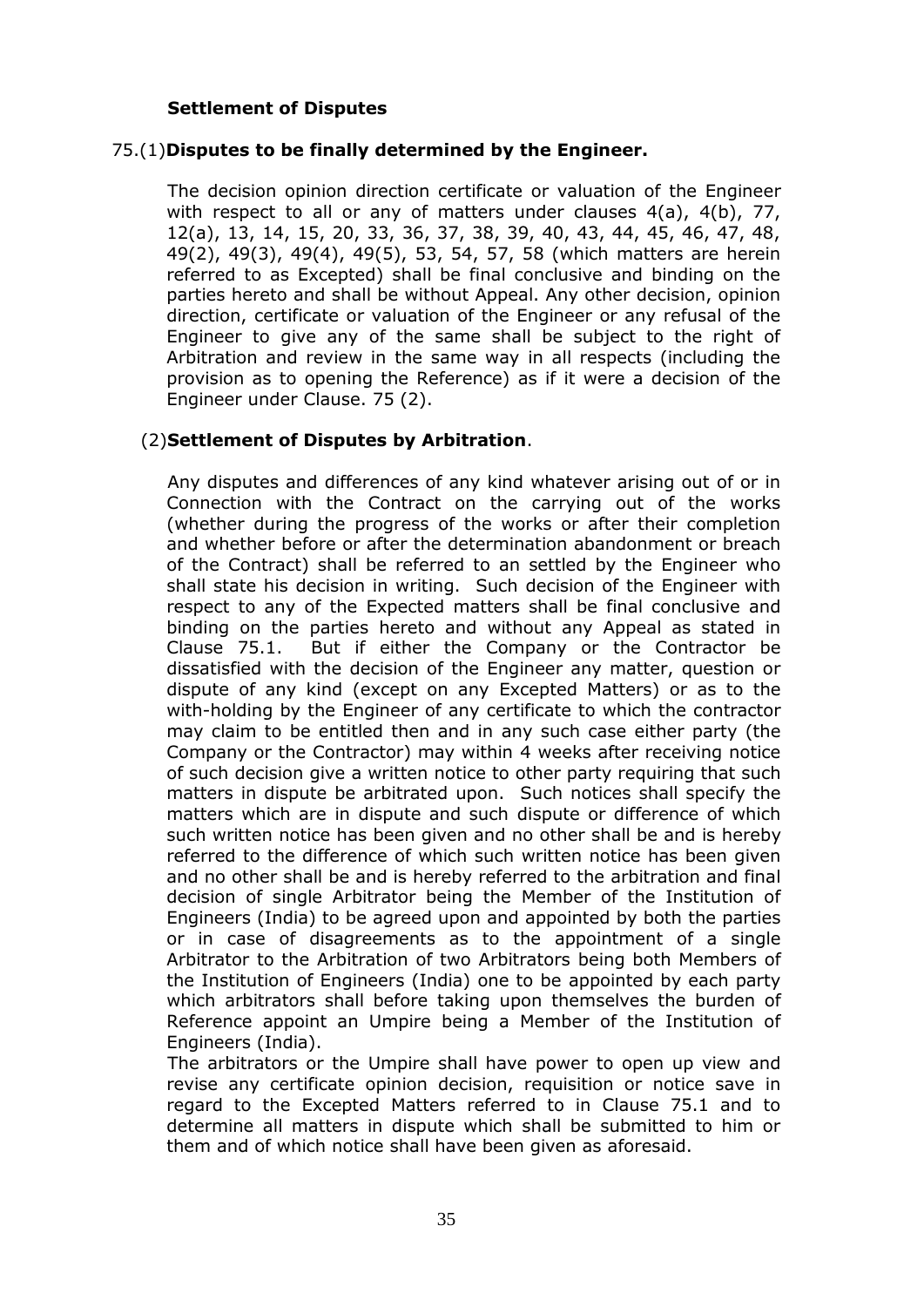Upon every or any such Reference the cost of and incidental to the Reference and Award respectively shall be in the direction of the Arbitrator or the Umpire who may determine the amount thereof or Direct the same to be taxes as between Arbitrator and the client or as Company and the contractor shall direct by whom and in what manner The same shall be borne and paid. This submission shall be deemed to be submission Arbitration within the meaning of the Indian Arbitration And Conciliation Act, 1996, or any statutory modifications thereof. The Award of the Arbitrator or Arbitrators or the Umpire shall be final and binding on the parties. Such reference except as to the withholding by the Engineer of any certificate under Clause 60 to which the Contractor claims to be entitled shall not be opened or entered upon until the completion or alleged completion of the works or until after the practical cessation of the Works arising from any cause unless with the written consent of the Employer and the Contractor. Provided always that the Employer shall not withhold the payment of Interim Certificate nor the Contractor except with consent in writing of the Engineer in any way delay the carrying out of the works by mason for any such matter question or dispute being referred to Arbitration but shall proceed with the work with and due diligence and shall until the decision of the Arbitrators or the Umpire be given abide by the decision of the Engineer and no Award of the Arbitrator or the Arbitrators of Umpire shall receive the Contractor of his obligations to adhere strictly to the Engineer's Instructions with regard to the actual carrying out of the Works.

### 76 **Termination of Contract**

In case the performance of the contractor during the currency of the contract is not found satisfactory or the contractor is not able to complete the work within the stipulated time frame or if there is a breach of any of the terms and conditions of the contract, MFL shall have the right to terminate forthwith the contract and get the work done thru another agency at the contractor's risk and cost.

# **77. Employment of Child Labour**

Women and child labourers will not be allowed to work inside the plant battery limits.

# **78. Cancellation of Order**

Failure to comply with specification, terms & conditions or to perform or deliver as promised shall entitle the Purchaser to cancel all or any part of this order. In the event of such cancellation, the Purchaser shall not be required to make any payment on such cancelled items. Nothing herein shall limit the Purchaser's right in the event of the failure to perform by the Seller.